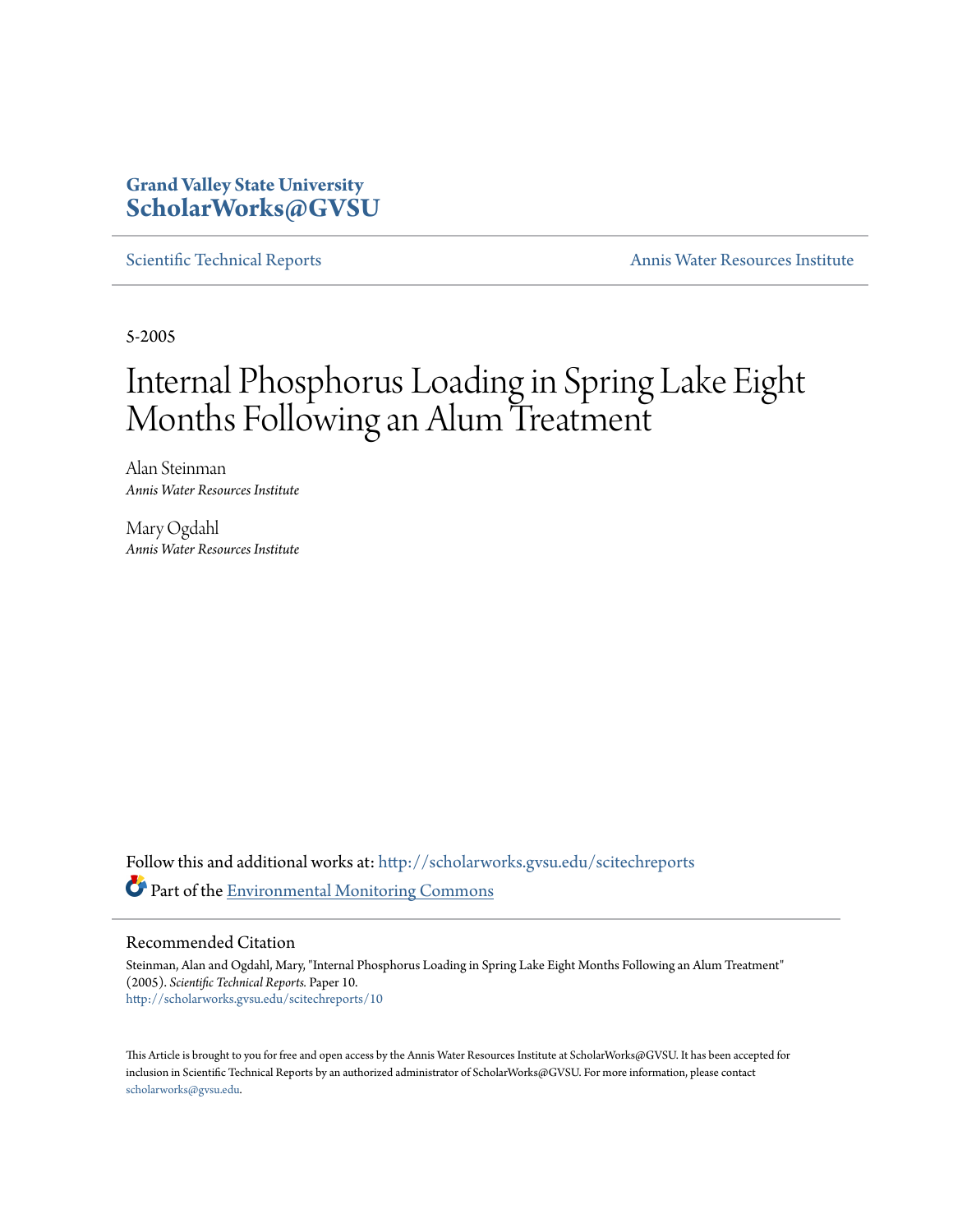## **Internal Phosphorus Loading in Spring Lake**

## **Eight Months Following an Alum Treatment**

Submitted by:

Alan Steinman, Ph.D. and Mary Ogdahl

Annis Water Resources Institute Grand Valley State University Lake Michigan Center 740 W. Shoreline Dr. Muskegon, MI 49441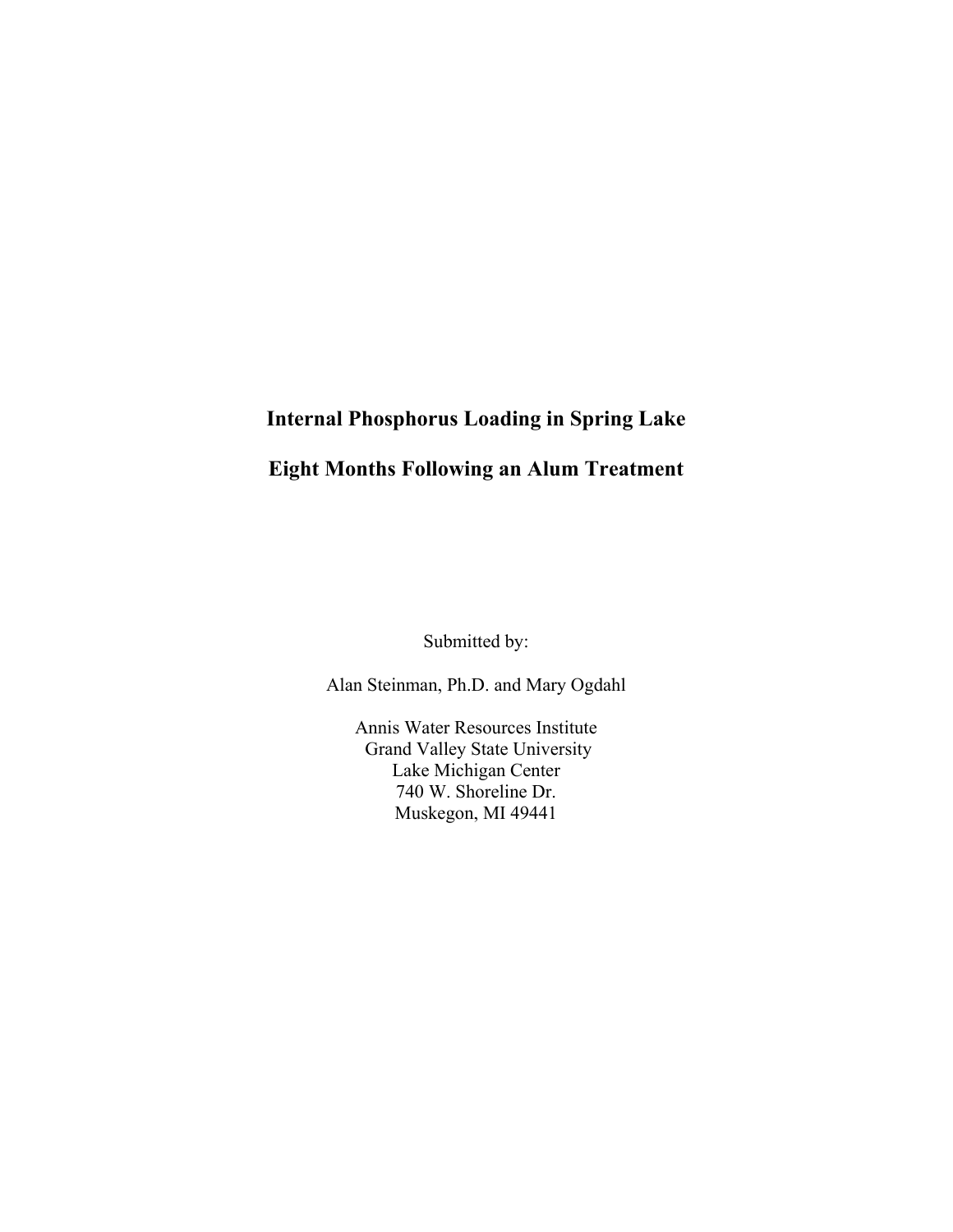#### **EXECUTIVE SUMMARY**

An analysis of internal phosphorus loading in Spring Lake, MI was conducted during August 2006, eight months following an alum treatment. Sediment cores were removed from 4 sites (that had been sampled previously in 2003 and 2004) and incubated in the laboratory under aerobic (with oxygen) and anaerobic (without oxygen) conditions. Phosphorus flux from the sediments into the overlaying water column were measured over a 22-day period and compared to rates measured from sediment cores collected previously from these sites.

 Field measurements showed reduced soluble reactive and total phosphorus concentrations the summer following the alum application, but chlorophyll and irradiance levels were not significantly affected. It is unclear if more frequent sampling would detect differences. Overall macroinvertebrate density declined significantly in 2006 compared to 2004, with chaoborids and oligochaetes experiencing the greatest reductions.

 Mean internal phosphorus release rates in Spring Lake sediments ranged from -0.52 to 0.877 mg TP/m<sup>2</sup>/d in anaerobic conditions and from -0.206 to 0.272 mg/m<sup>2</sup>/d in aerobic conditions. These internal loading rates were substantially lower than those measured before the alum treatment was applied. The NaOH-extractable SRP fraction was significantly lower in 2006 compared to 2003, whereas the HCl-extractable SRP fraction showed the exact opposite pattern. These results were counterintuitive, and may be related to exchange reactions whereby the alum floc that is loosely bound to phosphorus becomes replaced with calcium. More research is needed to elucidate the biogeochemical mechanisms operating in the sediments.

 Overall, these results indicate that the alum treatment effectively reduced internal P loading in Spring Lake. However, it appears that chlorophyll levels remain a problem. This likely reflects continued inputs of external loads. Ultimately, a holistic approach that includes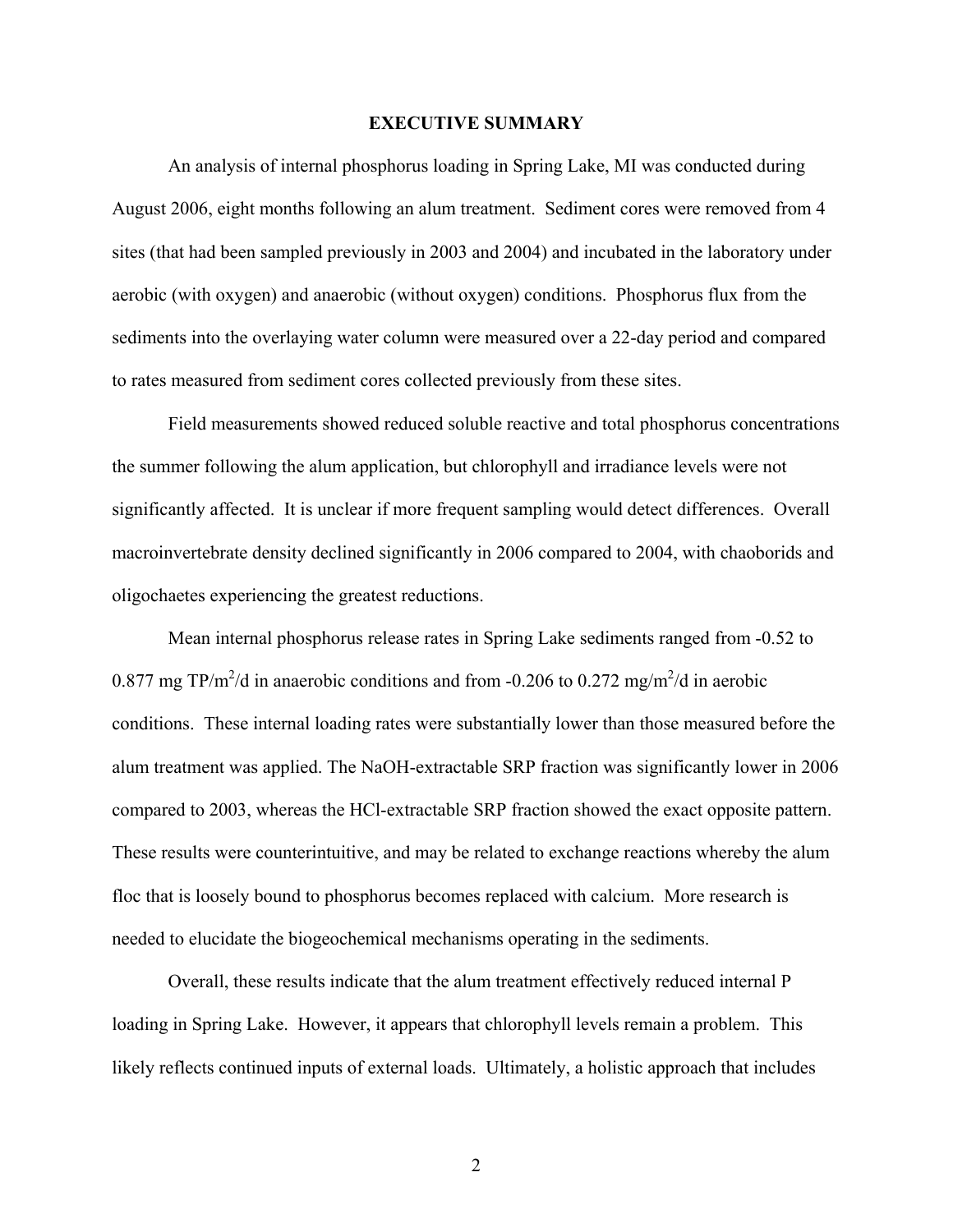reducing both internal and external loads is necessary to address the cultural eutrophication of Spring Lake.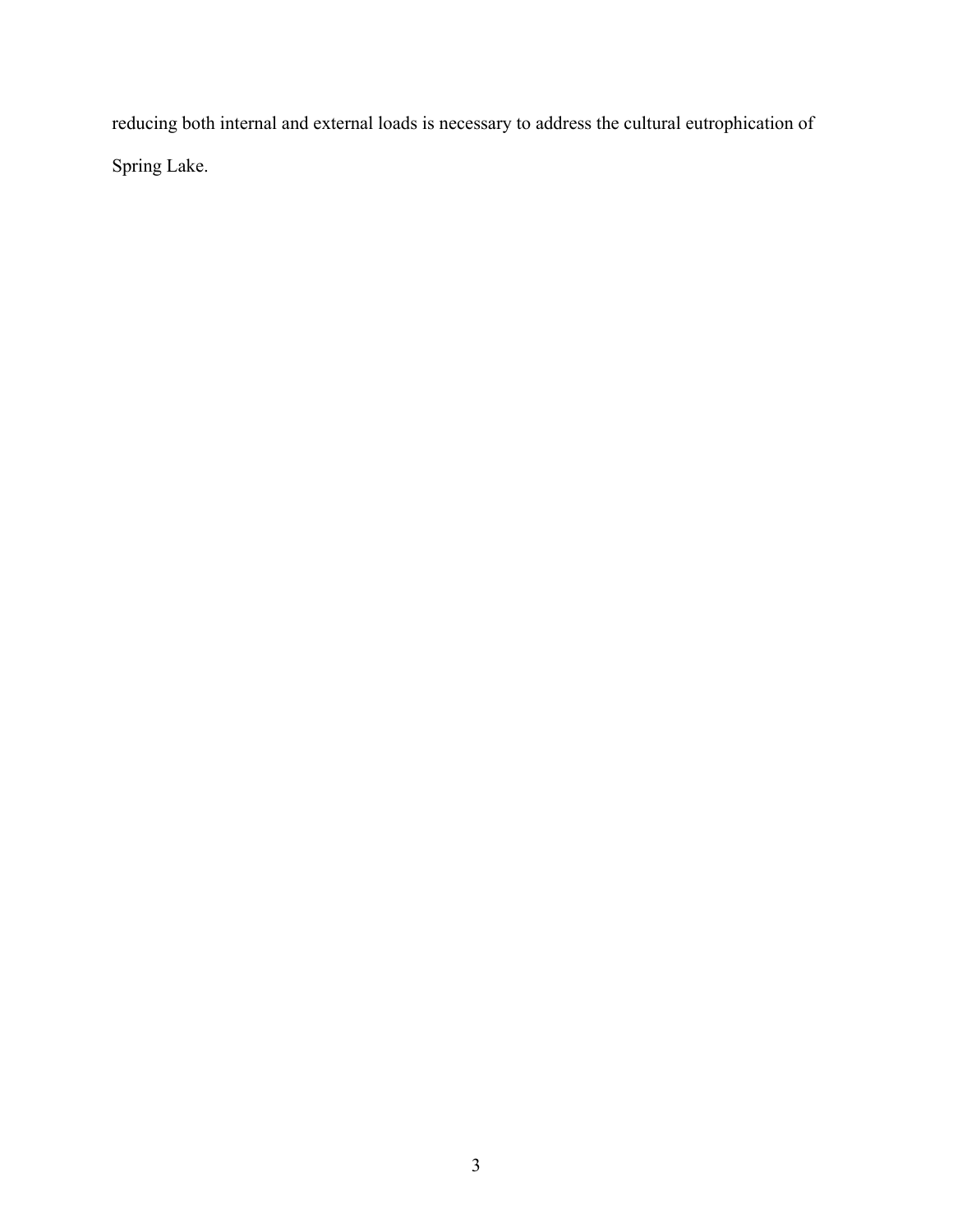#### **INTRODUCTION**

Internal loading is a frequent phenomenon in shallow, eutrophic lakes throughout the world, and may prevent lake water quality from recovering even after external loads are reduced (Sas 1989). Phosphorus (P) release from the sediments can occur via two different mechanisms: 1) release at the sediment-water interface during periods of anoxia or hypoxia, and the subsequent diffusion of dissolved phosphate into the water column; and 2) wind-induced resuspension and bioturbation at the sediment surface, whereby either the sediment pore water P can be released into the water column or the P adsorbed to sediment particles can desorb into the water column (Selig 2003). In eutrophic lakes, internal loading can account for a substantial amount of the total P load (Moore et al. 1998). Indeed, many studies have shown that reductions in external loading, to levels where water quality improvement should be detected, do not have the desired effect because of the counteracting release of P from sediments (Björk 1985, Graneli 1999, Steinman et al. 1999).

Although many sediment management technologies exist to deal with internal loading, one of the most common practices is chemical treatment (Cooke et al. 1993). Chemical applications are intended to bind the P, and usually include aluminum sulfate (alum), lime, or iron (Cooke et al. 1993). Alum is particularly effective due to its dual mode of action for P removal. Alum reacts with soluble P to form an insoluble precipitate (Stumm and Morgan 1996). In addition, alum will form an insoluble aluminum hydroxide floc at pH 6 to 8, which has a high capacity to adsorb large amounts of inorganic P (Kennedy and Cooke 1982). By these two mechanisms, an alum application can irreversibly bind P and inhibit diffusive flux from sediments.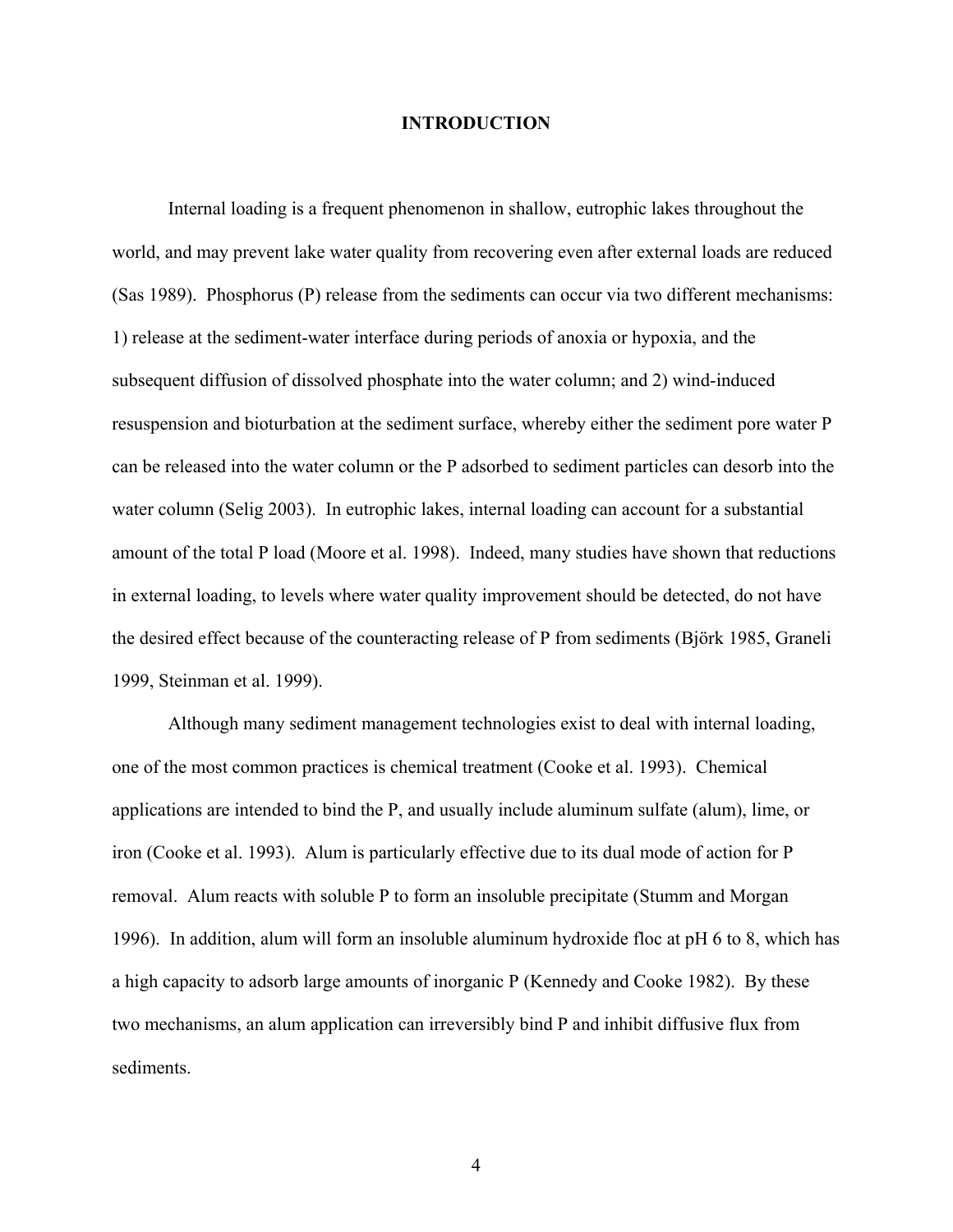Spring Lake has some of the highest P concentrations measured in western Michigan lakes; TP levels averaged 100 µg/L and ranged from 6 to 631 µg/L during ice-free periods from 1999 through 2002 (T. Groves, Progressive AE, personal communication). In response to concerns from residents regarding impaired water quality in the watershed, laboratory-based studies were conducted in 2003 and 2004 using sediment cores from Spring Lake. Results indicated that internal loading accounted for between 55 and 65% of the TP entering the lake water column on an annual basis, and that an alum application of 24 mg Al/L should be extremely effective at reducing TP release from the sediments (Steinman et al. 2004). Additional experiments showed that 1) P release rates at alum concentrations  $\geq$ 10 mg/L were no different than release rates at concentrations of 25 mg/L, and 2) resuspension of sediments substantially increased TP concentrations, even at high alum concentrations, but total soluble P concentrations remained low in the water as long as alum was present (Steinman et al. 2006a). As a consequence, we concluded that alum application may be an effective tool to reduce P flux from sediments in Spring Lake, but noted that external P load reduction must accompany alum application to address the long-term impacts associated with cultural eutrophication.

 In the fall of 2005, an alum treatment of between 10 and 20 mg/L alum was applied as a liquid slurry to the surface of Spring Lake in locations where depths were  $\geq 15$  ft. As part of the permit from MDEQ approving this application, measurement of the rate of internal phosphorus loading was mandated. This report addresses that requirement.

#### **METHODS**

Field Methods: All samples were collected in July, 2006 from the same 4 locations that were sampled in 2003 and 2004 (Fig. 1; Steinman et al. 2004). At each site, vertical profiles of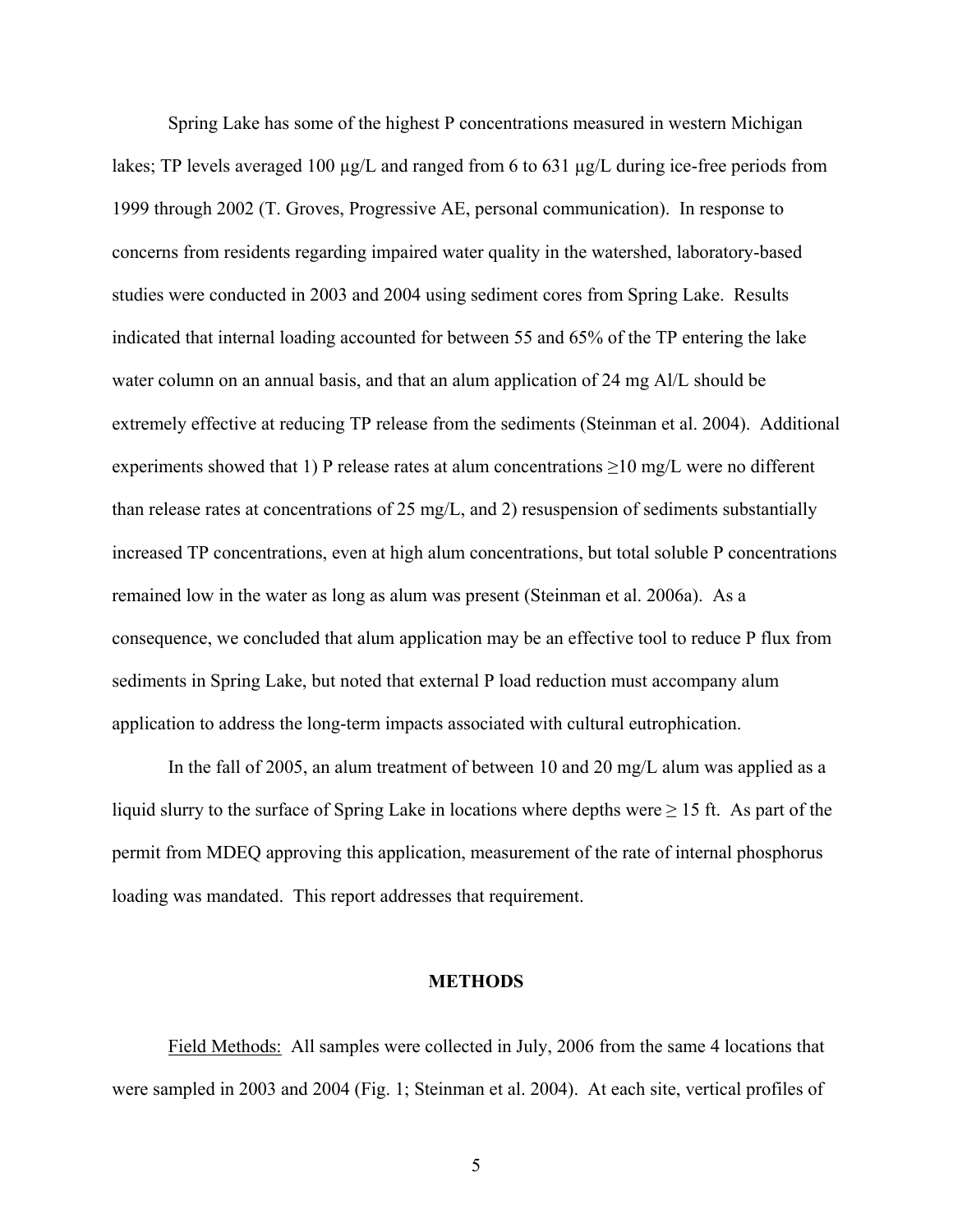dissolved O2, pH, temperature, specific conductance, redox potential, turbidity, chlorophyll *a*, and total dissolved solids were measured using a Hydrolab DataSonde 4a (2003, 2004) or a YSI 660 multi-parameter sonde (2006). Photosynthetically active radiation (PAR) profiles were measured using a Li-Cor LI-193SA spherical quantum sensor. Secchi disk depth also was measured to estimate water clarity. Water samples for phosphorus analysis were collected with a Van Dorn bottle. Water for soluble reactive phosphorus (SRP) analysis was syringe-filtered immediately through 0.45-μm membrane filters into scintillation vials. Samples were stored on ice until transported to the laboratory, always within 5 h of collection. TP samples were stored at 4°C and SRP samples were frozen until analysis. SRP and TP were analyzed on a BRAN+LUEBBE Autoanalyzer (US EPA 1983). SRP values below detection were calculated as  $\frac{1}{2}$  the detection limit (5 µg/L).

 In 2004, three replicate benthic samples were collected for invertebrate analysis from each of the four Spring Lake coring sites using a petite Ponar dredge. Upon collection, the benthic samples were washed through a 500-µm sieve under gentle pressure. Each sample was saved in its entirety and preserved in 95% ethanol. Rose Bengal stain was added to the ethanol to aid in sorting invertebrates from organic debris, and samples were stored until identification in the laboratory.

 Sediment core sampling and laboratory incubation followed the procedures of Steinman et al. (2004). Sediment cores were collected from the same four sites as the field samples (Fig. 1). Six sediment cores were collected from each site using a piston corer (Fisher et al. 1992, Steinman et al. 2004). The corer was constructed of a graduated 0.6-m long polycarbonate core tube (7-cm inner diameter) and a polyvinyl chloride (PVC) attachment assembly for coupling to aluminum drive rods. The piston was advanced 20 to 25 cm prior to deployment to maintain a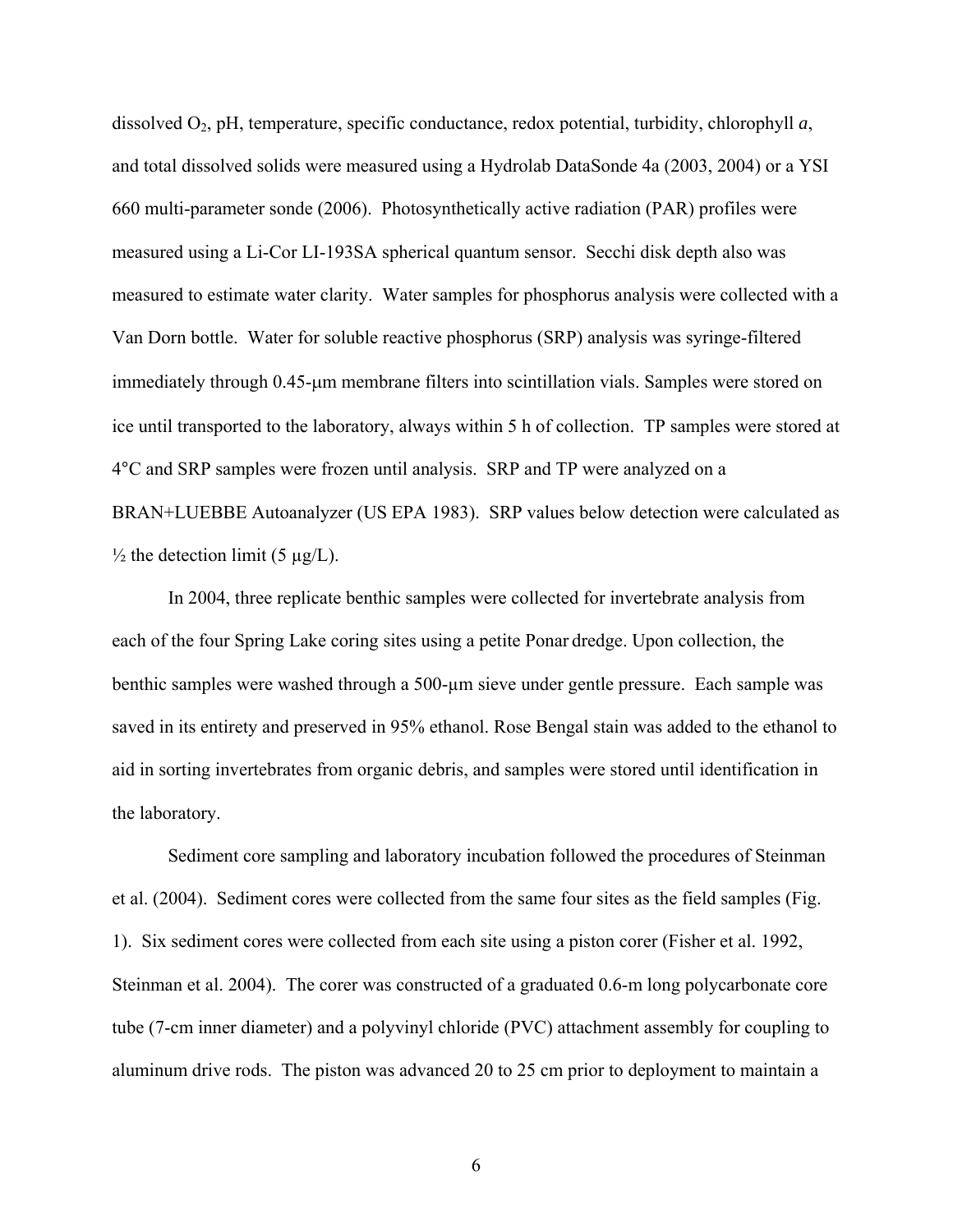water layer on top of the core during collection. The corer was positioned vertically at the sediment–water interface and pushed downward with the piston cable remaining stationary. After collection, the core was brought to the surface and the bottom was sealed with a rubber stopper prior to removal from the water, resulting in an intact sediment core that was  $\sim$ 20 cm in length, with a 25-cm overlaying water column. The piston was then bolted to the top of the core tube to keep it stationary during transit. Core tubes were placed in a vertical rack and maintained at ambient temperature during transit. An additional core was collected from each site and the top 5 cm removed for the analyses of sediment chemistry in the lab.





Laboratory methods. Invertebrate samples were placed in a shallow white pan for sorting of invertebrates. All organisms were identified using a stereo microscope to the family level, with the exception of worms, which were identified to class level of Oligochaeta and Nematoda.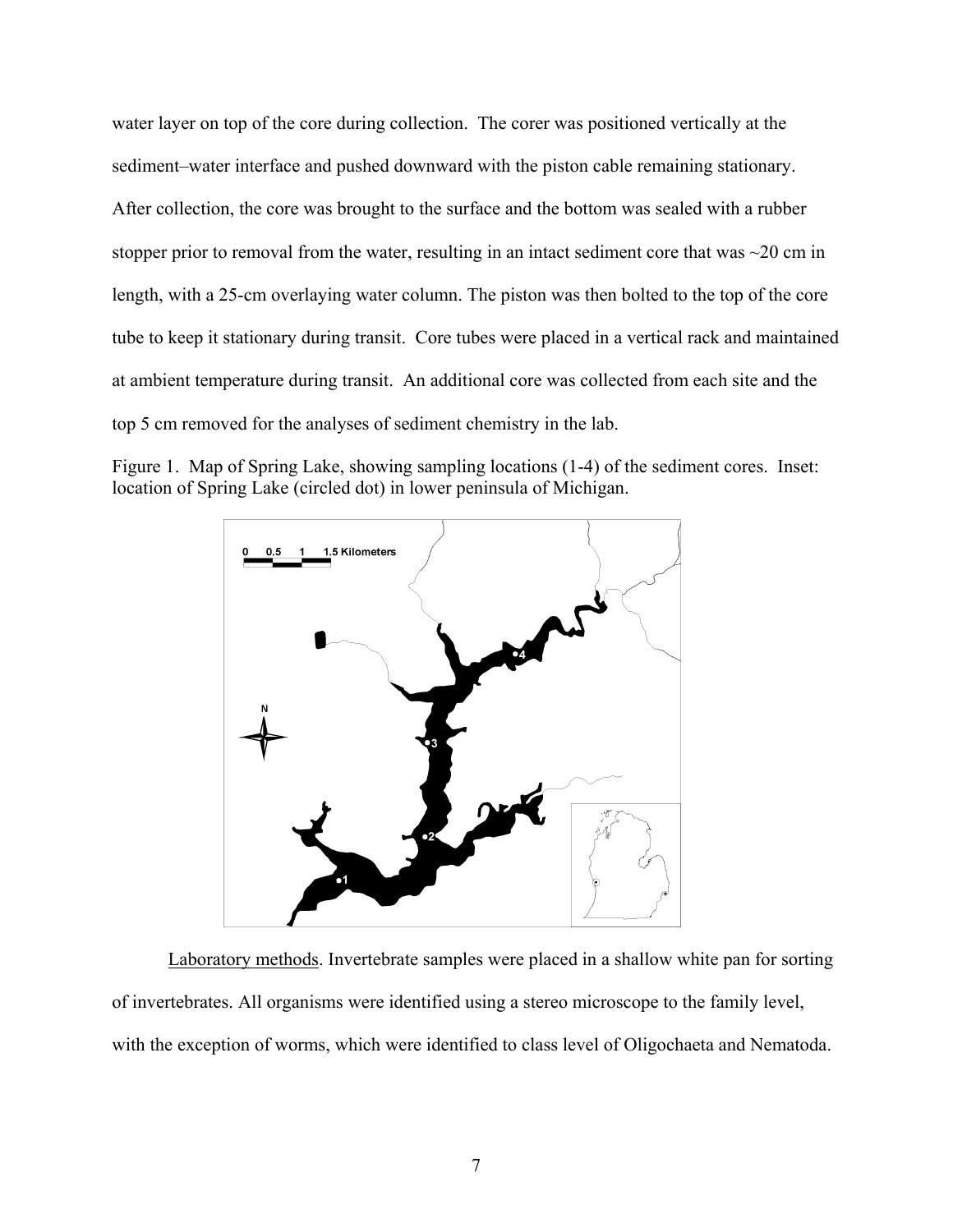The 24 sediment cores (6/site) were placed in a Revco environmental growth chamber, with the temperature maintained to match ambient bottom-water conditions in Spring Lake at the time of collection. The water column in three of the cores from each site was bubbled with  $N_2$ (with 330 ppm  $CO<sub>2</sub>$ ) to create buffered anaerobic conditions, while the remaining three were bubbled with oxygen to create aerobic conditions.

 Internal load estimates were made using the methods outlined in Moore et al. (1998), with minor modifications (Steinman et al. 2004). Briefly, a 40-mL water sample was removed by syringe through the sampling port of each core tube at 12 h, 1 d, 2 d, 4 d, 8 d, 12 d, 16 d, 19 d, and 22d after time 0. The 40-mL subsample was replaced with filtered water collected (at the same time as the cores were removed) from the corresponding site in the lake; this maintained the original volume in the core tubes. Immediately after removal, a 20-mL subsample was refrigerated for analysis of TP, and a 20-mL subsample was filtered through a  $0.45$ - $\mu$ m membrane filter and frozen for analysis of soluble reactive P (SRP). P was analyzed as described previously.

 Flux (P release rate) calculations were based on the increase in water column TP or SRP using the following equation (Steinman et al. 2004):

$$
P_{rr} = (C_t - C_0) V/A
$$
 [1]

where,  $P_{rr}$  is the net P release rate or retention per unit surface area of sediments,  $C_t$  is the TP or SRP concentration in the water column at time t,  $C_0$  is the TP or SRP concentration in the water column at time 0, V is the volume of water overlaying the sediment cores, and A is the planar surface area of the sediment cores. P release rate was calculated using two approaches: 1) from the approximate time when P concentrations stabilized in the water column (day 4) until the final sampling date (day 22); and 2) over the time period that resulted in the maximum apparent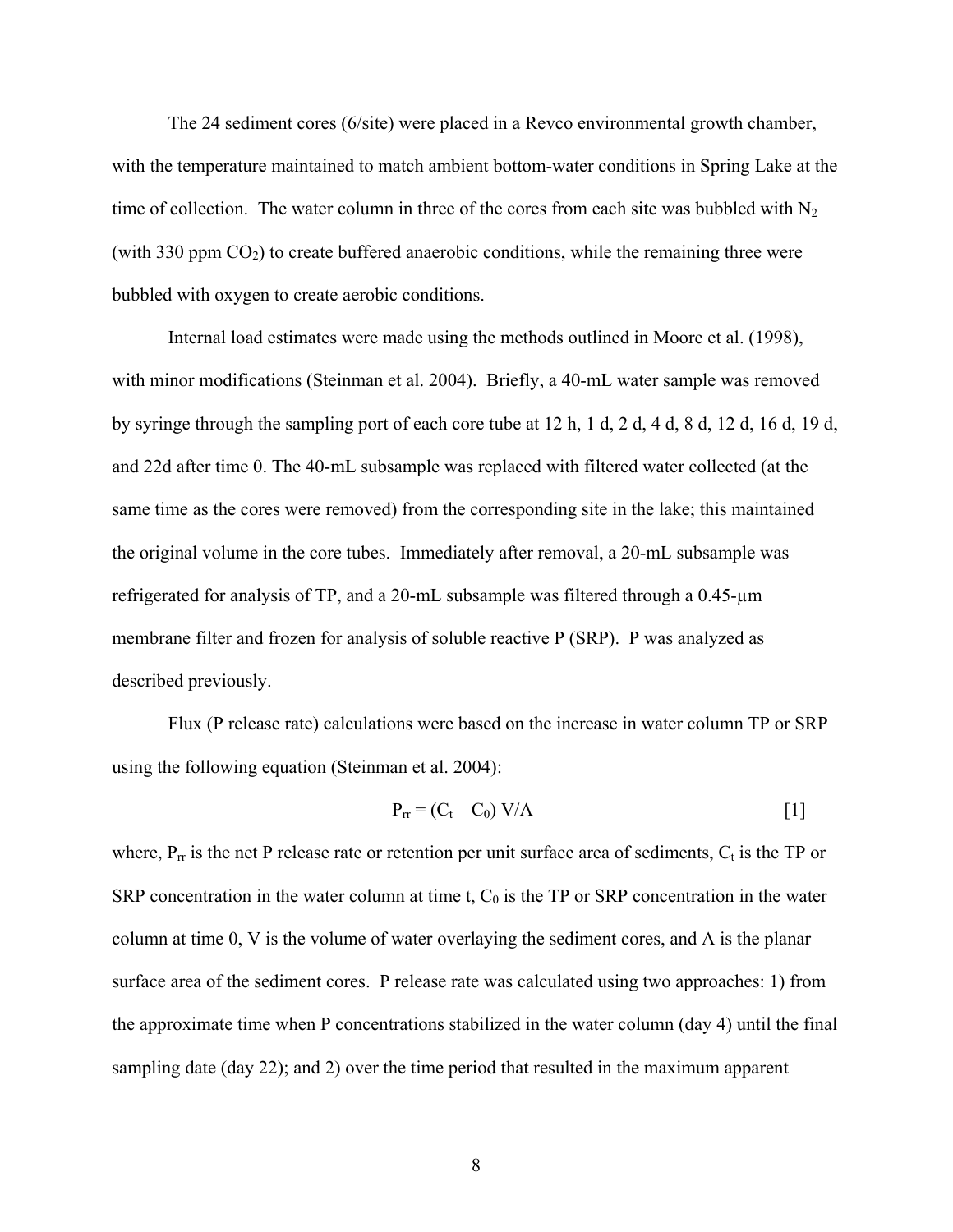release rate, with the caveat that the initial and final samplings could not be consecutive dates to avoid potential short-term bias. For this report, only the TP internal loading data are presented; most of the SRP concentrations were below detection, thereby limiting the ability to make any definitive conclusions.

 Following the incubations, the top 5 cm of sediment was removed from each core. The sediment was homogenized and subsampled for metals (Fe, Ca, Mg, Al) analysis and AFDM. The ashed material was analyzed for TP as described previously. Another subsample (5 g) from the wet sediment was centrifuged to remove excess porewater and sequentially fractionated (Moore and Reddy 1994) to determine the fraction of phosphorus bound to iron and calcium minerals in the sediments. Porewater was filtered, frozen, and analyzed for SRP as described previously. Residual sediment was shaken for 17 h with 0.1M NaOH and centrifuged. The supernatant was drawn off, filtered, frozen, and analyzed for SRP. This fraction is referred to Al- and Fe-bound phosphorus and represents a mineral association that can become soluble under anoxic conditions. After this extraction, the sediment was extracted for 24 h with 0.5M HCl, and the supernatant centrifuged, filtered, frozen, and analyzed for SRP. This fraction is referred to as Ca- and Mg-bound phosphorus and represents a stable mineral association.

#### **RESULTS**

#### **Field results**

*Depth, Temperature, Dissolved Oxygen, and Chlorophyll a*: Sites 1 and 2 were deeper than sites 3 and 4 (Table 1; Fig. 2). Water depths were slightly greater in 2006 than 2003. Temperatures were relatively constant throughout the water column at Sites 1, 3, and 4, but there was some evidence of stratification at Site 2 (Table 1; Fig. 2). Concentrations of DO declined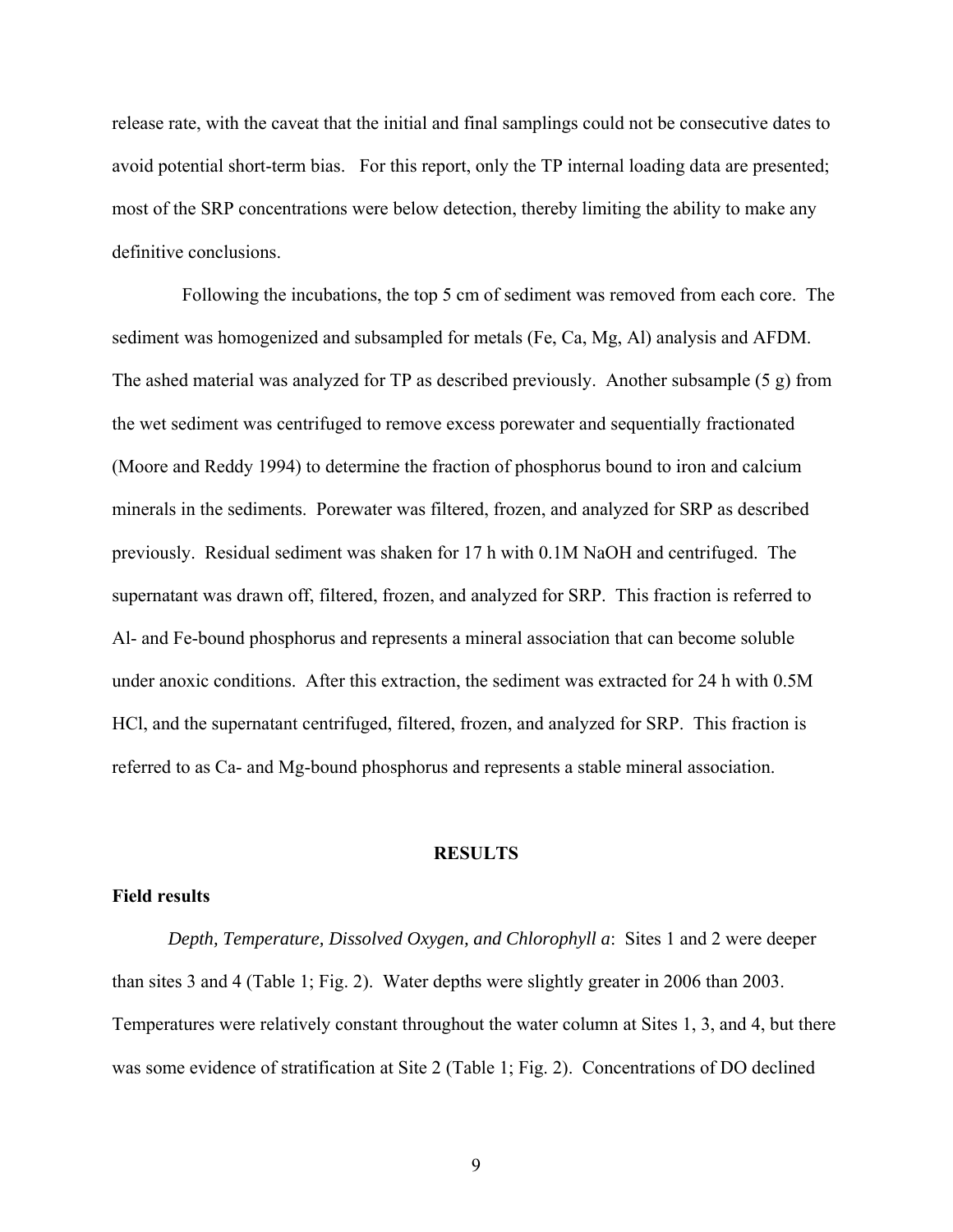with depth at all sites, with Sites 1 and 2 having concentrations  $\leq 1$  mg/L; in 2003, only Site 2 had DO levels  $\leq 1$  mg/L (Table 1).

Chlorophyll *a* concentrations showed similar profiles at Sites 1 and 2, with concentrations between 15 and 20 µg/L through much of the water column and then declining to near 5 µg/L at the bottom (Fig. 2). Chl *a* concentrations increased with depth at Site 3, and were considerably higher at Site 4 than the other sites (Fig. 2). At sites 1 and 2, the 2006 near-surface chl *a* concentrations were somewhat lower than in 2003, but near the bottom of the water column chl *a* concentrations were greater in 2006 than in 2003 (Table 1). At sites 3 and 4, the chl *a* concentrations were much greater at both the near-surface and near-bottom in 2006 than in 2003, despite the application of alum (Table 1).

*Secchi Depth, Light Extinction Coefficient, and TDS*. Secchi disk depths at all sites were < 1m, suggesting very low transparency, and showed no apparent relationship with chlorophyll concentration. The light extinction coefficient data tracked the chlorophyll data better, as indicated at site 4, where the high chlorophyll concentrations corresponded to the higher extinction coefficient (Table 1). Secchi disk depths were lower at all sites in 2006 than in 2003; extinction coefficients were generally similar between the two dates. Total dissolved solids (TDS) were slightly greater at sites 1 and 2 than at sites 3 and 4 (Table 1), and did not show any obvious relationship to secchi disk or light extinction data. TDS levels were lower in 2006 than in 2003 at all sites and all depths (Table 1).

*SRP and TP.* SRP concentrations were below detection ( $DL = 0.005 \mu g/L$ ) at all sites except near-bottom at site 2, where it was still very low at  $0.006 \mu g/L$  (Table 1). The lower SRP concentrations at site 1 in 2006 reflect an improved detection limit, and hence it is unclear if this difference is real or not; however, the lower SRP concentrations in 2006 at the other sites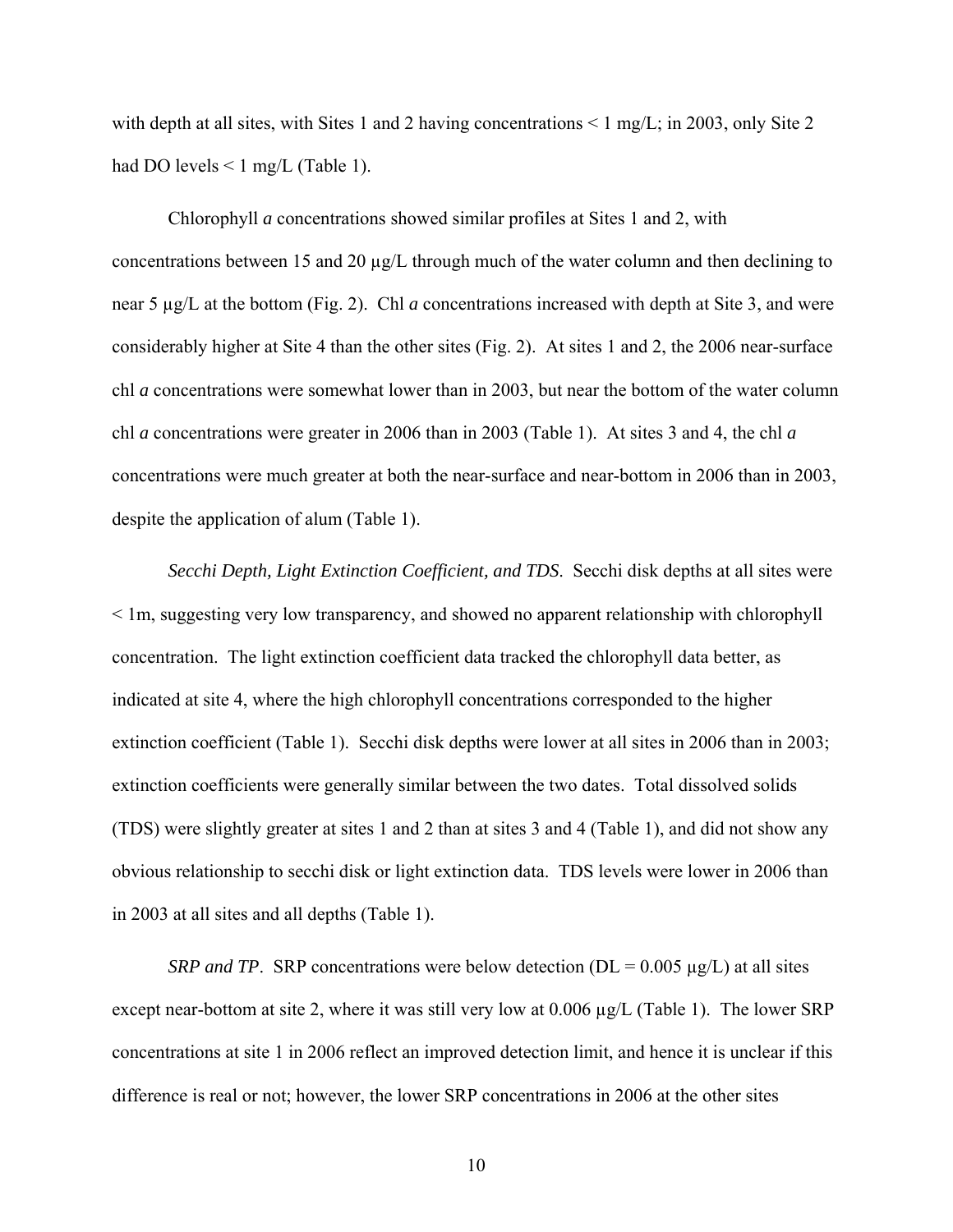indicated a real reduction in SRP after the alum application. TP concentrations in 2006 were relatively low at all sites ( $\leq$  50 µg/L; Table 1). A 2-way analysis of variance revealed significantly lower TP concentrations in 2006 vs 2003 ( $F = 21.19$ ,  $p \le 0.001$ ) but no significant effect of depth ( $p > 0.50$ ) or the year x depth interaction ( $p > 0.17$ ).

**Table 1.** Selected limnological characteristics of sampling sites in Spring Lake. 2003 data located above 2006 data within each cell. For 2003 data, collections were made from Sites 1 and 2 on June 10 and 11, respectively, and from Sites 3 and 4 on July 16. Data from all sites in 2006 were collected on August 1.

| Parameter         |               | Site 1        |             | Site 2        | Site 3  |                   | Site 4  |               |
|-------------------|---------------|---------------|-------------|---------------|---------|-------------------|---------|---------------|
|                   | Surface       | <b>Bottom</b> | Surface     | <b>Bottom</b> | Surface | Bottom            | Surface | <b>Bottom</b> |
| Depth $(m)$       | 8.2           |               | 10.1        |               | 6.7     |                   | 4.9     |               |
|                   |               | 8.8           |             | 10.9          | 7.0     |                   | 5.5     |               |
| Temp (°C)         | 17.8          | 16.6          | 17.8        | 15.3          | 24.4    | $\overline{2}2.7$ | 24.8    | 23.6          |
|                   | 26.5          | 24.6          | 27.2        | 20.6          | 28.6    | 27.2              | 28.5    | 27.8          |
| DO(mg/L)          | 11.3          | 6.0           | 9.3         | 0.6           | 6.1     | 1.5               | 5.4     | 4.2           |
|                   | 7.4           | 0.3           | 8.6         | 0.5           | 9.8     | 7.1               | 9.8     | 6.6           |
| Chl a $(\mu g/L)$ | 23.9          | 6.2           | 21.7        | 3.3           | 5.3     | 3.8               | 3.6     | 4.9           |
|                   | 20.4          | 8.6           | 15.9        | 6.4           | 10.5    | 16.7              | 22.4    | 25.9          |
| $SRP$ (mg/L)      | < 0.01        | ${}_{0.01}$   | ${}_{0.01}$ | 0.04          | 0.03    | 0.04              | 0.04    | 0.03          |
|                   | < 0.005       | ${}< 0.005$   | < 0.005     | 0.006         | < 0.005 | < 0.005           | < 0.005 | < 0.005       |
| TP(mg/L)          | 0.06          | 0.04          | 0.11        | 0.08          | 0.10    | 0.08              | 0.12    | 0.08          |
|                   | 0.03          | 0.05          | 0.03        | 0.02          | 0.02    | 0.03              | 0.04    | 0.04          |
| TDS(g/L)          | 0.386         | 0.378         | 0.362       | 0.372         | 0.362   | 0.384             | 0.353   | 0.381         |
|                   | 0.304         | 0.302         | 0.290       | 0.300         | 0.281   | 0.284             | 0.275   | 0.278         |
| pH                | 8.6           | 8.2           | 8.6         | 7.9           | 8.5     | 8.0               | 8.4     | 8.3           |
|                   | 8.3           | 7.6           | 8.4         | 7.4           | 8.5     | 8.2               | 8.5     | 8.1           |
| $K_d$             | 1.439<br>1.26 |               | 1.525       |               | 1.721   |                   | 2.247   |               |
|                   |               |               | 1.52        |               | 1.35    |                   | 2.32    |               |
| Secchi depth      | 1.25          |               | $1.0\,$     |               | 1.0     |                   | 0.75    |               |
| (m)               | 0.5           |               | 0.7         |               | 0.5     |                   | 0.5     |               |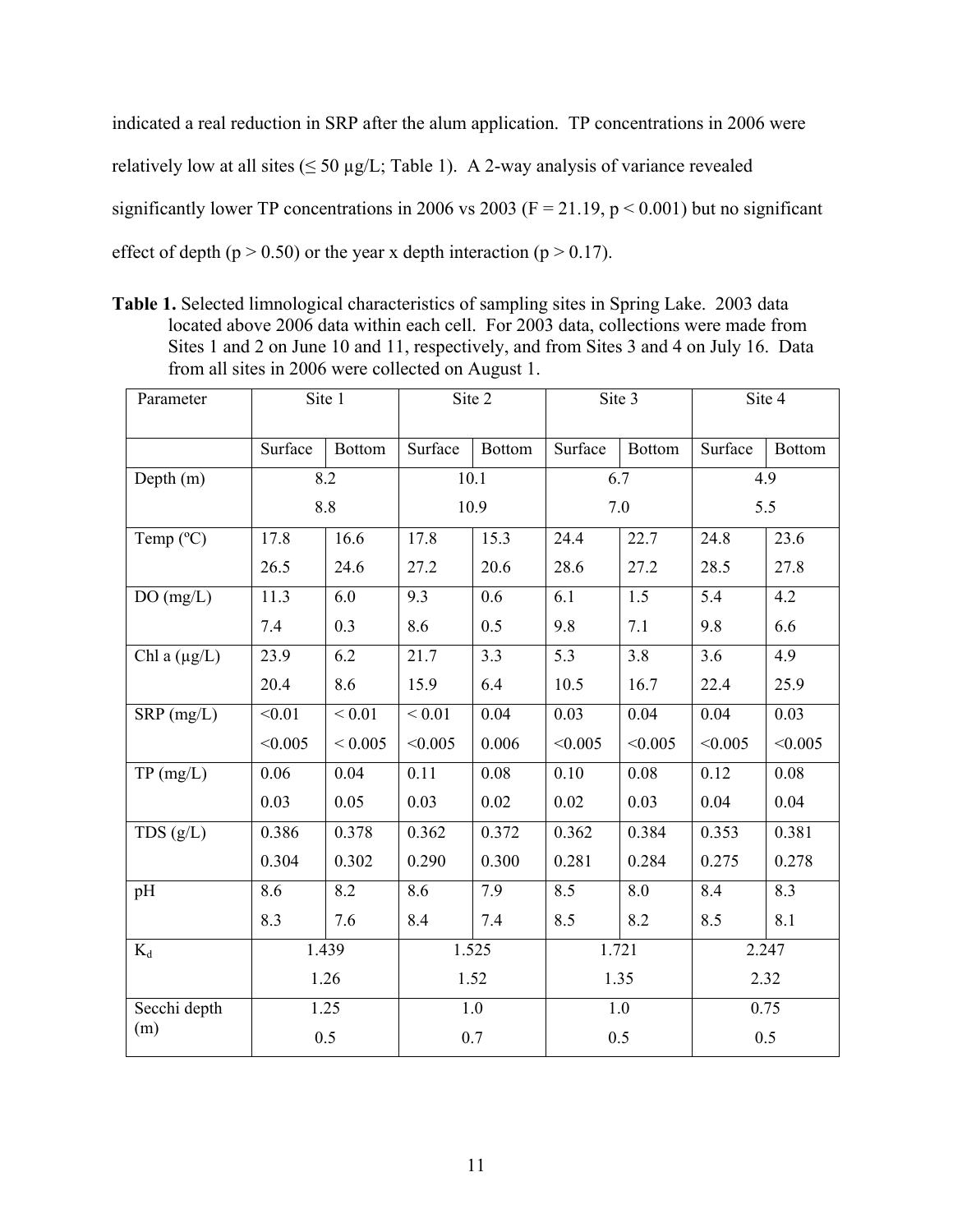**Figure 2.** Selected limnological characteristics (temperature, dissolved oxygen, and chlorophyll *a*) at Sites 1-4. Note different scales for the depth axis.



*Invertebrates*. Five major groups of benthic invertebrates were identified from the Spring Lake sediments (Table 2). In general, oligochaetes were the dominant invertebrate, followed by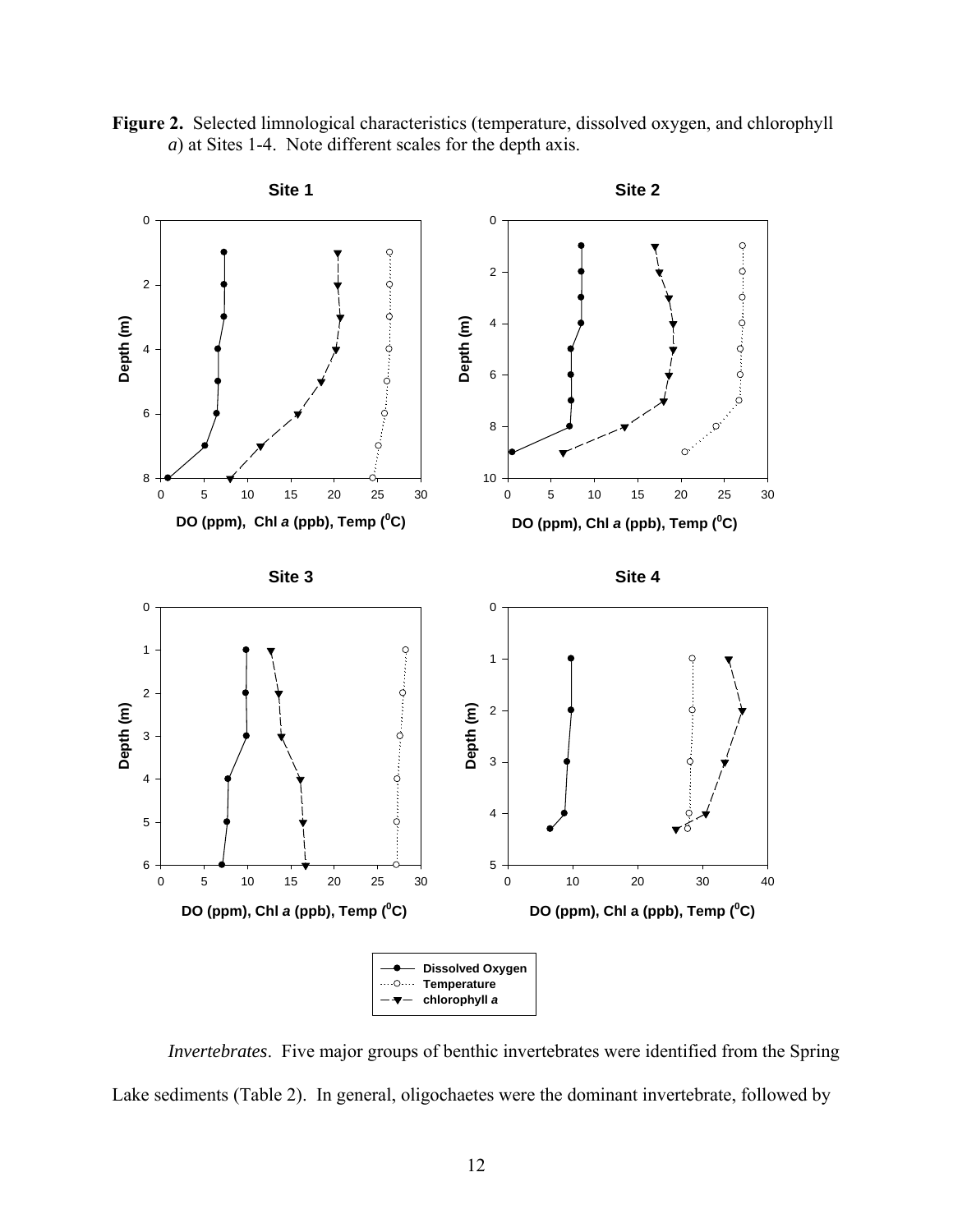chironomids, and chaoborids, with very sparse numbers of ceratopogonids and nematomorphs. The last two groups were excluded from statistical analysis because of their low abundances. Chironomidae density showed no significant difference between 2004 and 2006 at sites 1 and 2, were significantly greater (F = 13.50, P < 0.025) or marginally significantly greater (F = 6.94, P  $= 0.058$ ) in 2006 than in 2004 at sites 3 and 4, respectively (Fig. 3, Table 2). Mean density of Chaoboridae was significantly greater in 2006 at site 1 ( $F = 14.256$ ,  $P < 0.02$ ), but declined at the three remaining sites (Fig. 3); differences were not significant between 2006 and 2004 at sites 2 and 4, but were significantly lower in 2006 at site 3 ( $F = 113.83$ ,  $P \le 0.001$ ; Table 2). Mean density of Oligochaeta declined at all sites in 2006 compared to 2004 (Fig. 3), but these declines were statistically significant only at sites 3 and 4 (F = 25.392, P < 0.01: site 3; F = 107.668, P < 0.001: site 4; Table 2).

**Table 2.** Mean  $\pm$  1SE density (organisms/m<sup>2</sup>) of the three most abundant invertebrate groups observed in Spring Lake sediments in 2004 (pre-alum application) and in 2006 (postalum application). Site pairs in bold indicate statistically significant differences between 2004 and 2006.

| <b>Taxon</b> |       | Site 1    |        | Site 2   |          | Site 3     |          | Site 4    |
|--------------|-------|-----------|--------|----------|----------|------------|----------|-----------|
|              | 2004  | 2006      | 2004   | 2006     | 2004     | 2006       | 2004     | 2006      |
| Chironomidae | 173   | 260       | 58     | 43       | 173      | 433        | 216      | 952       |
|              | ± 25  | $\pm 216$ | ± 58   | $\pm 0$  | $\pm 66$ | $\pm 25^*$ | ± 25     | ± 278     |
| Chaoboridae  | 43    | 188       | 1904   | 87       | 2438     | $29 \pm$   | 115      | $\theta$  |
|              | ± 25  | $\pm 29*$ | ± 1039 | ± 25     | ± 225    | $14***$    | $\pm$ 14 | $\pm 0$   |
| Oligochaeta  | 2193  | 967       | 274    | 101      | 2727     | $736 \pm$  | 8815     | $418 \pm$ |
|              | ± 731 | ± 270     | ±76    | $\pm 63$ | ± 225    | $325**$    | ± 806    | $72***$   |

 $*P < 0.05$ 

\*\*P  $< 0.01$ 

\*\*\*P  $< 0.001$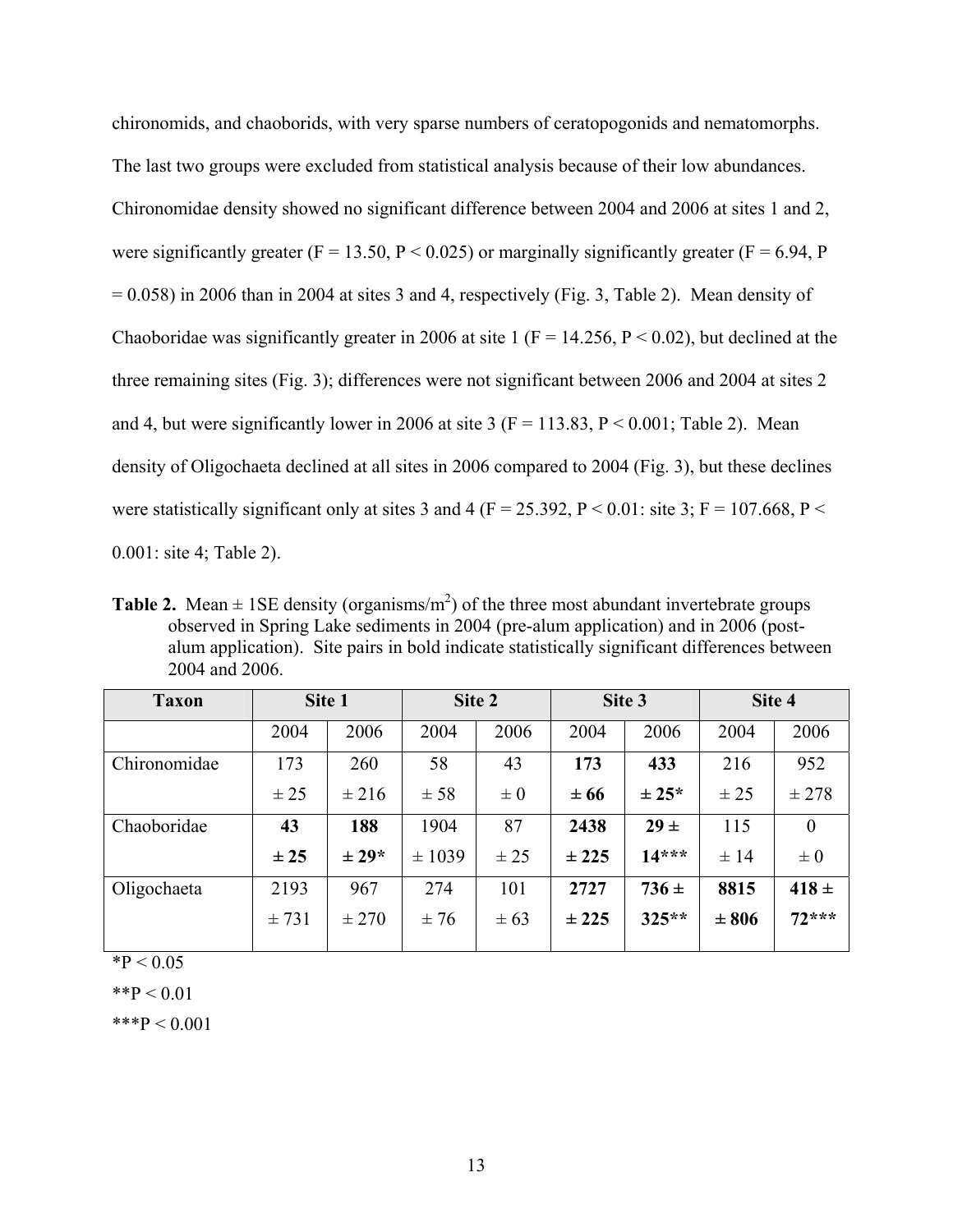

**Figure 3.** Mean  $+$  1SE invertebrate densities (organisms/m<sup>2</sup>) of major groups in Spring Lake in 2004 and 2006.

The differences in mean density between 2004 and 2006 are apparent when total invertebrate density is measured (Fig. 4). Mean total invertebrate density declined between 2004 and 2006 at all sites, although this decline was statistically significant only at sites  $3(F =$ 44.474, P < 0.01) and 4 (F = 86.016, P < 0.001).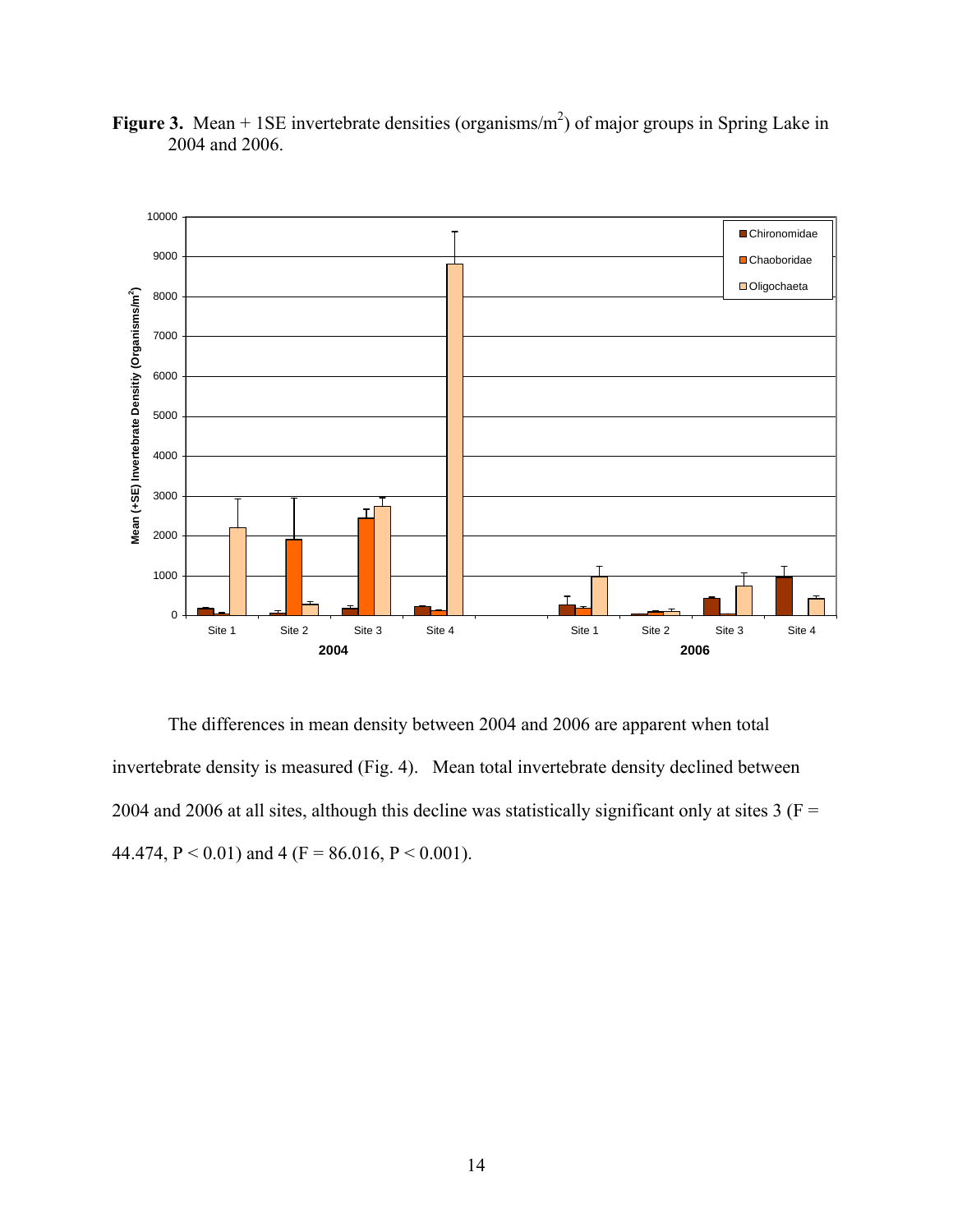

**Figure 4.** Mean  $+$  1SE total invertebrate density (organisms/ $m<sup>2</sup>$ ) in Spring Lake in 2004 and 2006.

#### **Laboratory results**

 Regardless of whether TP flux in 2006 was calculated based on the time period when maximum release occurred or over a defined period of time (i.e., days 4-22), redox had no significant affect on mean flux ( $P > 0.2$ ). This is in contrast to the 2003 data, when the flux rates in the anaerobic treatment were significantly greater than in the aerobic treatment. In addition, mean TP flux was dramatically reduced in 2006 compared to 2003 (Table 2).

 In general, flux rates quickly declined once placed in the incubation chamber, regardless of site or treatment (Fig. 5). In most cases, flux rates stayed flat after the initial decline, although one replicate core from sites 2 and 3 showed increases in the anaerobic treatments; however,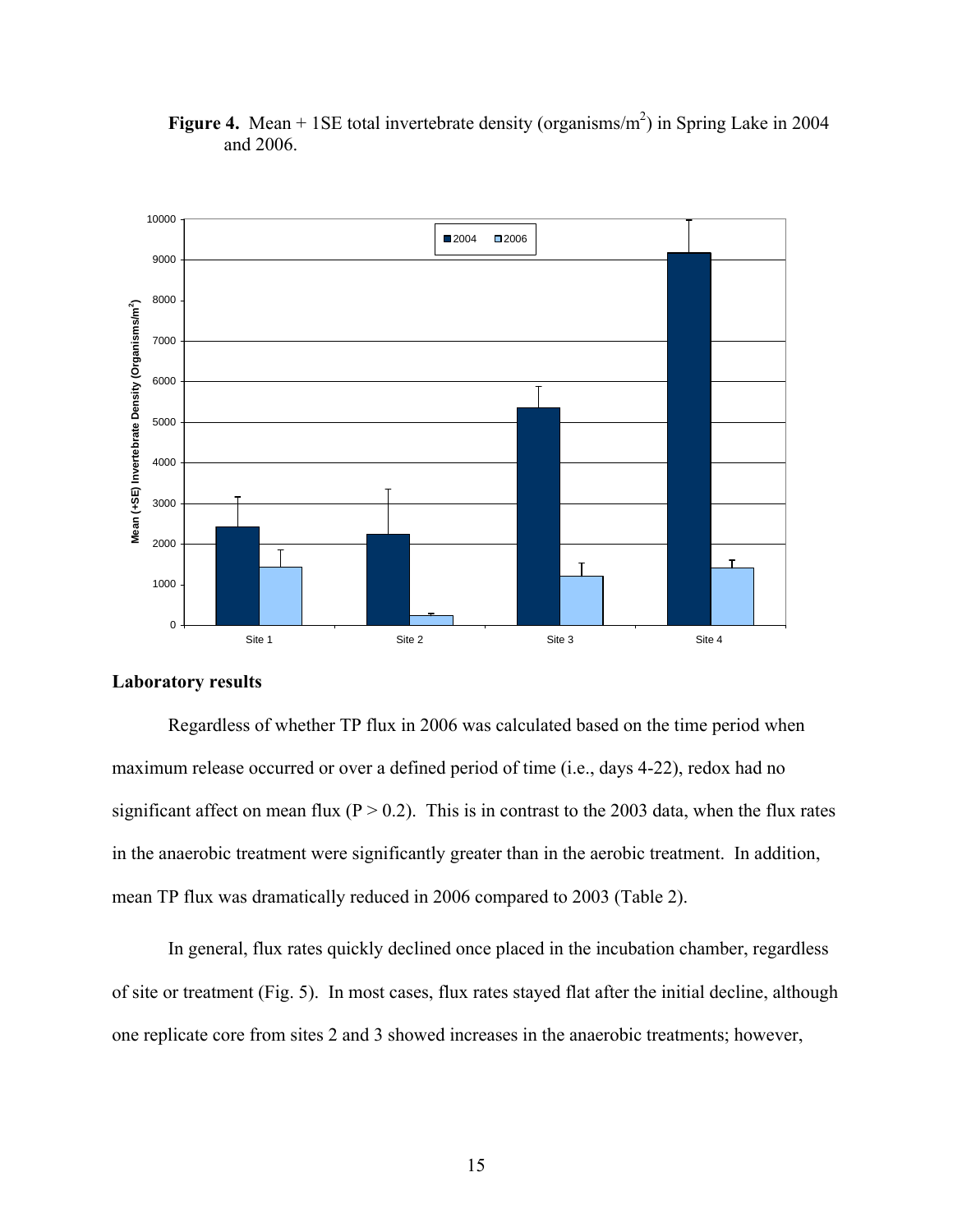even those increases were relatively modest (maximum concentrations of 100 and 290 µg/L,

respectively) compared to the maximum concentrations of > 1000 µg/L measured in 2003.

Mean maximum diffusive flux rates of TP in 2006 ranged from -0.52 to 0.877 mg

TP/m<sup>2</sup>/d in anaerobic conditions and from -0.206 to 0.272 mg/m<sup>2</sup>/d in aerobic conditions (Table

2). The negative values suggest that the sediments could act as a sink for TP.

**Table 2.** Comparison of mean flux rates of TP from sediment cores collected from Spring Lake in summer 2006 (based on maximum release rates and days 4-22; see methods) compared to medium release rates measured in summer 2003.

| TP Flux Rate (mg $P/m^2/d$ )         |           |                |  |  |  |  |
|--------------------------------------|-----------|----------------|--|--|--|--|
| <b>Site</b>                          | Anaerobic | <b>Aerobic</b> |  |  |  |  |
| Spring Lake $(2006)$ – maximum rates |           |                |  |  |  |  |
| 1                                    | 0.328     | 0.251          |  |  |  |  |
| $\overline{2}$                       | 0.877     | 0.125          |  |  |  |  |
| 3                                    | 0.487     | 0.125          |  |  |  |  |
| $\overline{4}$                       | $-0.052$  | 0.272          |  |  |  |  |
| Spring Lake $(2006)$ – days 4-22     |           |                |  |  |  |  |
| 1                                    | 0         | 0.052          |  |  |  |  |
| $\overline{2}$                       | 0.722     | $-0.206$       |  |  |  |  |
| 3                                    | 0.258     | 0              |  |  |  |  |
| $\overline{4}$                       | 0         | 0.103          |  |  |  |  |
| Spring Lake $(2003)$ – medium rates  |           |                |  |  |  |  |
| 1                                    | 26.71     | 0.40           |  |  |  |  |
| $\overline{2}$                       | 16.02     | $-2.00$        |  |  |  |  |
| 3                                    | 9.04      | 0.16           |  |  |  |  |
| $\overline{4}$                       | 10.64     | $-1.04$        |  |  |  |  |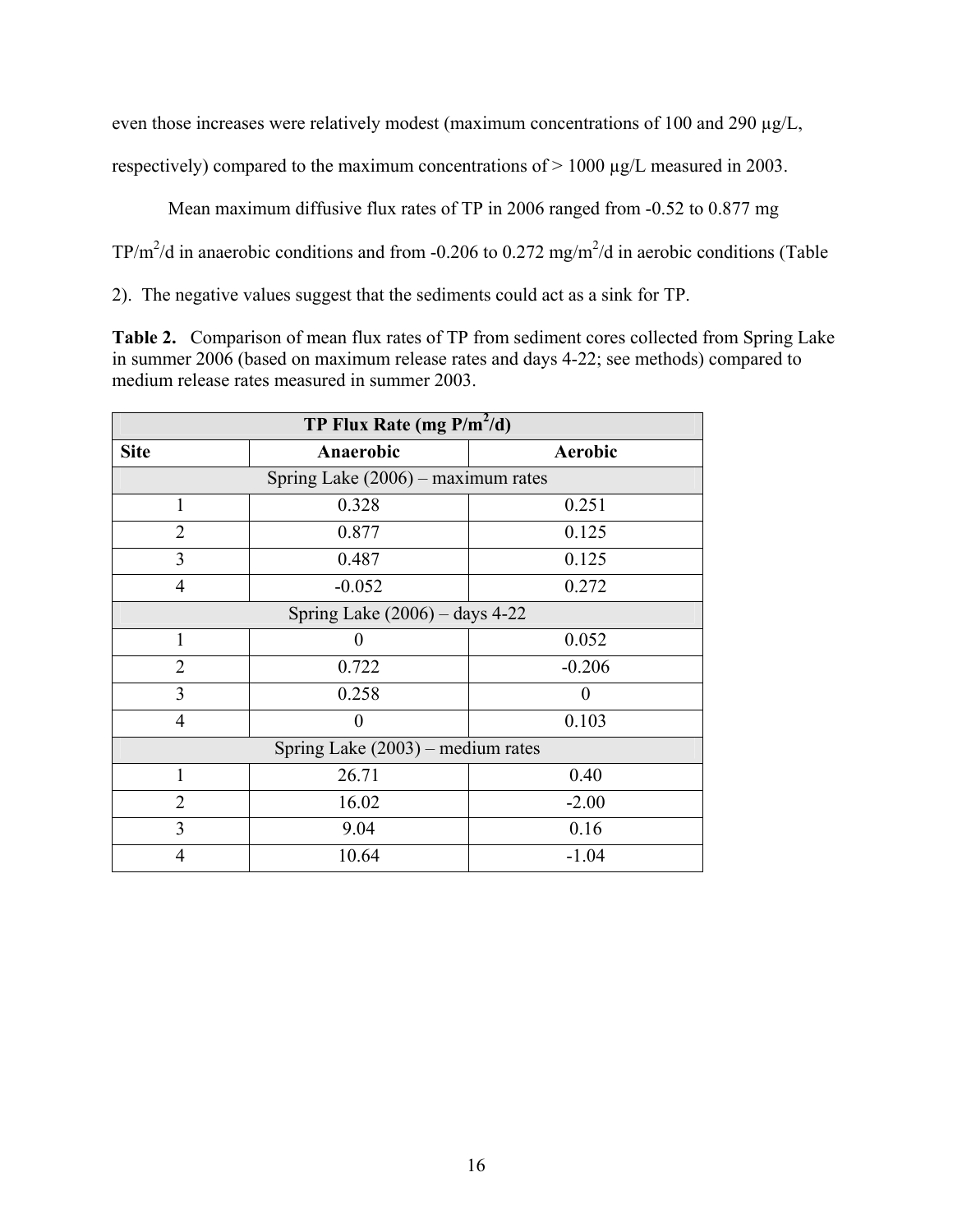Figure 5. TP concentrations released from sediment cores from 4 sites in Spring Lake sampled in Summer, 2006. The first number in the legend refers to redox state  $(N = nitrogen, anaerobic)$ condition;  $O =$  oxygen, aerobic condition); the second number refers to replicate number (1-3).



 The TP concentration in the 2006 sediment cores (as function of dry weight) prior to incubation ranged from 80 (site 4) to 1217 mg/kg (site 2; Fig. 6). No inferential statistics were applied to these data as replicate cores were not sampled at each site. With the exception of site 4, these numbers are similar to those measured in Spring Lake (1135-1592 mg/kg) in 2004. Interestingly, at the end of the incubation, TP concentrations had increased substantially at site 4 compared to the initial value (Fig. 6). Redox state had no significant effect on post-incubation sediment TP (P > 0.17), although site was statistically significant (F = 5.615, P < 0.01) as the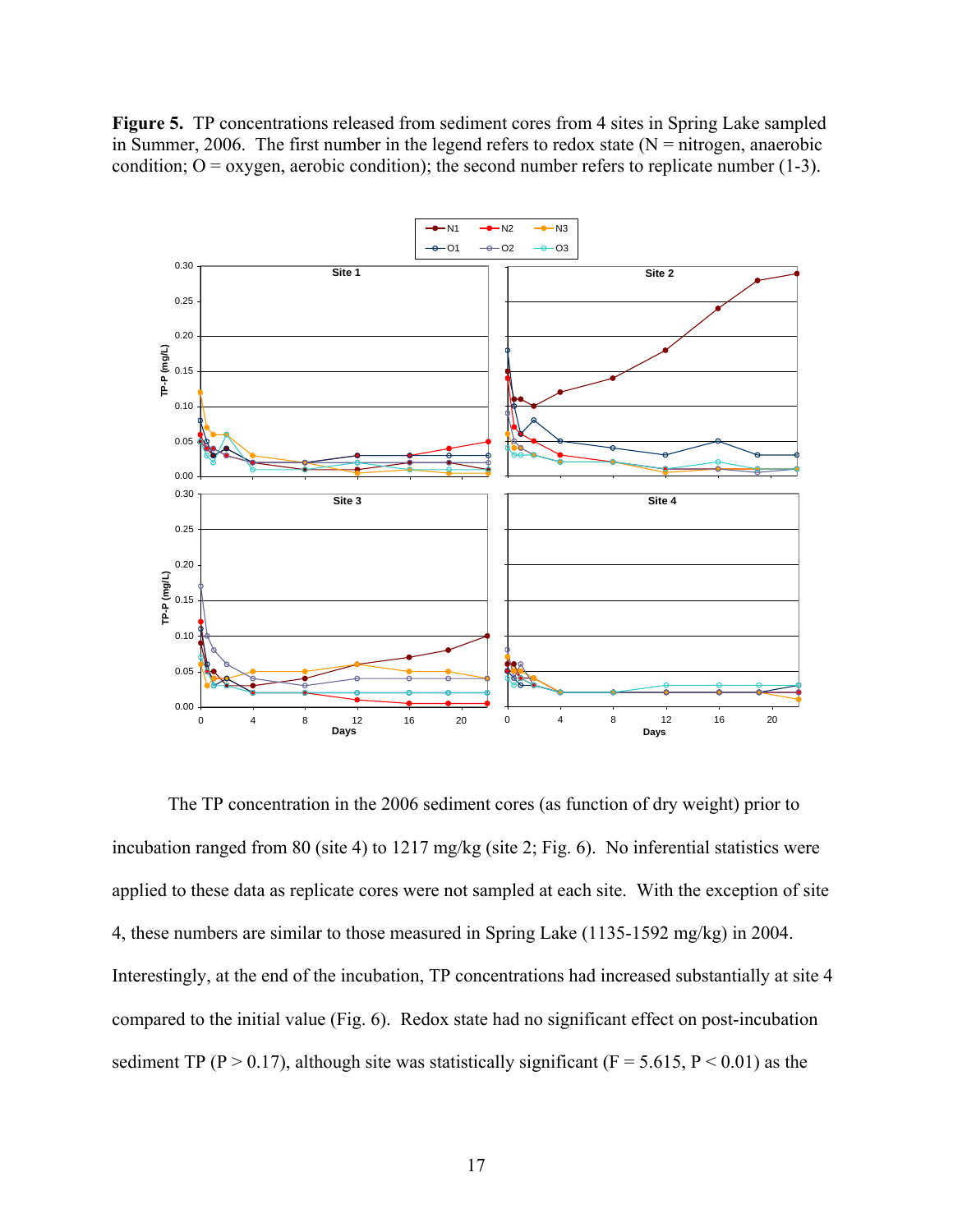sediment TP at site 4 was significantly lower than at sites 1 and 2, but not site 3 (Tukey's HSD).

The interaction between site and redox was not statistically significant  $(P = 0.711)$ .

**Figure 6.** TP concentration in dry sediment (mg/kg) from summer 2006 sediment cores analyzed prior to, and at the end of, the laboratory incubations. Gray bar = initial sample (prior to incubation); blue bar  $=$  end of incubation under aerobic conditions; red bar  $=$  end of incubation under anaerobic conditions.



SRP in the porewater at the end of the incubations ranged from below detection  $\leq 0.005$ mg/L) to one high concentration of 0.15 mg/L in one core from site 2, with mean values of 0.03 and 0.006 mg/L in anaerobic and aerobic treatments, respectively (Table 3, Fig. 7). Overall, SRP porewater concentration was significantly influenced by both site  $(F = 43.20, P \le 0.001)$ , with Site 1 being significantly lower than site 3, and redox, with porewater SRP significantly greater in anaerobic than aerobic treatments ( $F = 4.924$ ,  $P = 0.014$ ; Fig. 7). The site x redox interaction term was marginally significant ( $F = 2.578$ ,  $P = 0.092$ ).

 There were clear differences between the NaOH-extractable and HCl-extractable fractions of SRP, regardless of site (Fig. 7: bottom panel), with the SRP from the NaOH extraction significantly lower than the SRP from the HCl extraction  $(3$ -way ANOVA:  $F =$ 1058.25, P < 0.001). Site also was statistically significant (3-way ANOVA:  $F = 31.062$ , P < 0.001), with all sites being significantly different from another except sites 1 vs 2 (Fig. 7).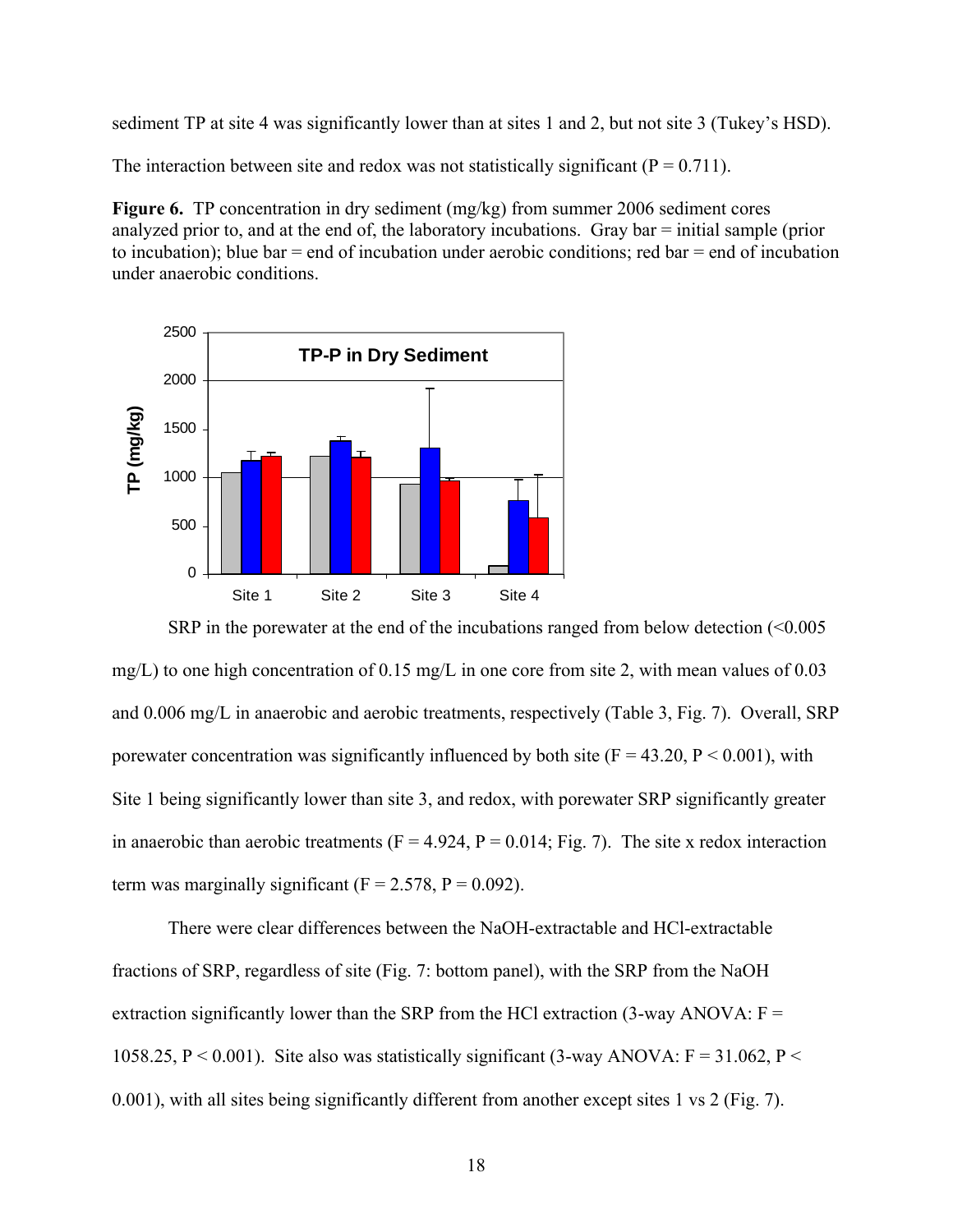However, the interaction term between site and extraction type was highly significant ( $F =$ 11.395,  $P \le 0.001$ ), as the effect of site was influenced by the type of extraction; there is not a significant site effect in the NaOH fraction ( $P = 0.886$ ) but there is one in the HCl fraction ( $P =$ 0.001; Fig. 7). Redox had no significant effect on extractable SRP ( $P = 1.00$ ). The redox x extract was marginally significant ( $P = 0.092$ ), and the site x redox x extract interactions term ws significant (F = 3.903, = 0.017).

 There were distinct differences in sediment fractions of SRP between the pre-alum and post-alum sediment cores. Mean concentrations of porewater SRP were lower after the alum treatment in both the aerobic and anaerobic treatments, but these differences were not statistically significant because of the high variance in the replicates samples (Table 3). NaOHextractable SRP declined significantly in both redox treatments but HCl-extractable SRP increased significantly in both redox treatments (Table 3).

**Table 3.** Comparison of mean porewater SRP  $(\pm SD)$  concentrations ( $\mu$ g/g dry wgt) from Spring Lake sediments pre- (2003) and post-alum (2006) treatment under aerobic and anaerobic conditions. P-values in bold are statistically significant at the 0.05 level; arrows indicate the direction of change (increase or decrease from 2003 to 2006.

| <b>Measurement</b>          | Pre-Alum (2003 or     | <b>Post-Alum (2006)</b> | <b>P-Value</b> |  |  |  |
|-----------------------------|-----------------------|-------------------------|----------------|--|--|--|
|                             | 2004)                 |                         |                |  |  |  |
| <b>Anaerobic Conditions</b> |                       |                         |                |  |  |  |
| Porewater SRP               | $0.179 \pm 0.185$     | $0.032 \pm 0.024$       | 0.176          |  |  |  |
| NaOH-extractable SRP        | $140.984 \pm 16.192$  | $127.834 \pm 22.867$    | $\leq 0.001$   |  |  |  |
| HCl-extractable SRP         | $285.571 \pm 125.712$ | $453.547 \pm 135.105$   | $0.004$ ↑      |  |  |  |
| <b>Aerobic Conditions</b>   |                       |                         |                |  |  |  |
| Porewater SRP               | $0.021 \pm 0.019$     | $0.006 \pm 0.002$       | 0.199          |  |  |  |
| NaOH-extractable SRP        | $157.95 \pm 28.834$   | $91.010 \pm 9.245$      | < 0.001        |  |  |  |
| HCl-extractable SRP         | $276.641 \pm 119.310$ | $539.001 \pm 48.690$    | $0.001$ ↑      |  |  |  |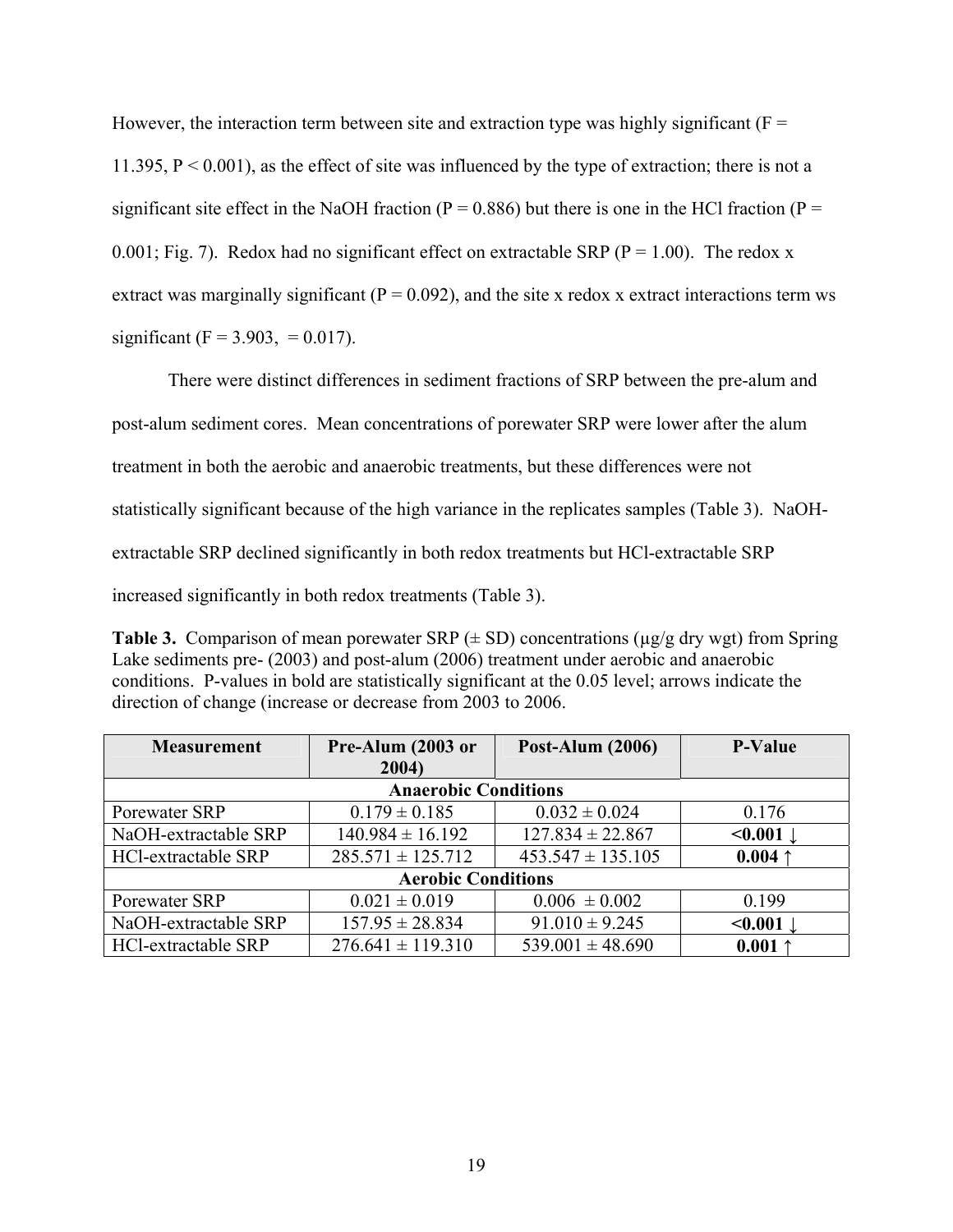**Figure 7.** Top panel = Porewater SRP concentrations in sediment cores at the end of the incubation period. Blue bar = aerobic incubation conditions; red bar = anaerobic incubation conditions. Bottom panel = NaOH and HCl-extractable SRP concentrations from sediment cores at the end of the incubation period. Blue-toned bars = aerobic incubation conditions; red-toned bars = anaerobic incubation conditions.



#### **DISCUSSION**

 Internal P loading can be a significant source of nutrients in shallow, eutrophic lakes, and can result in serious impairment to water quality (Welch and Cooke 1995, 1999; Steinman et al. 1999, 2004; Søndergaard et al. 2001; Nürnberg and LaZerte 2004). This process has both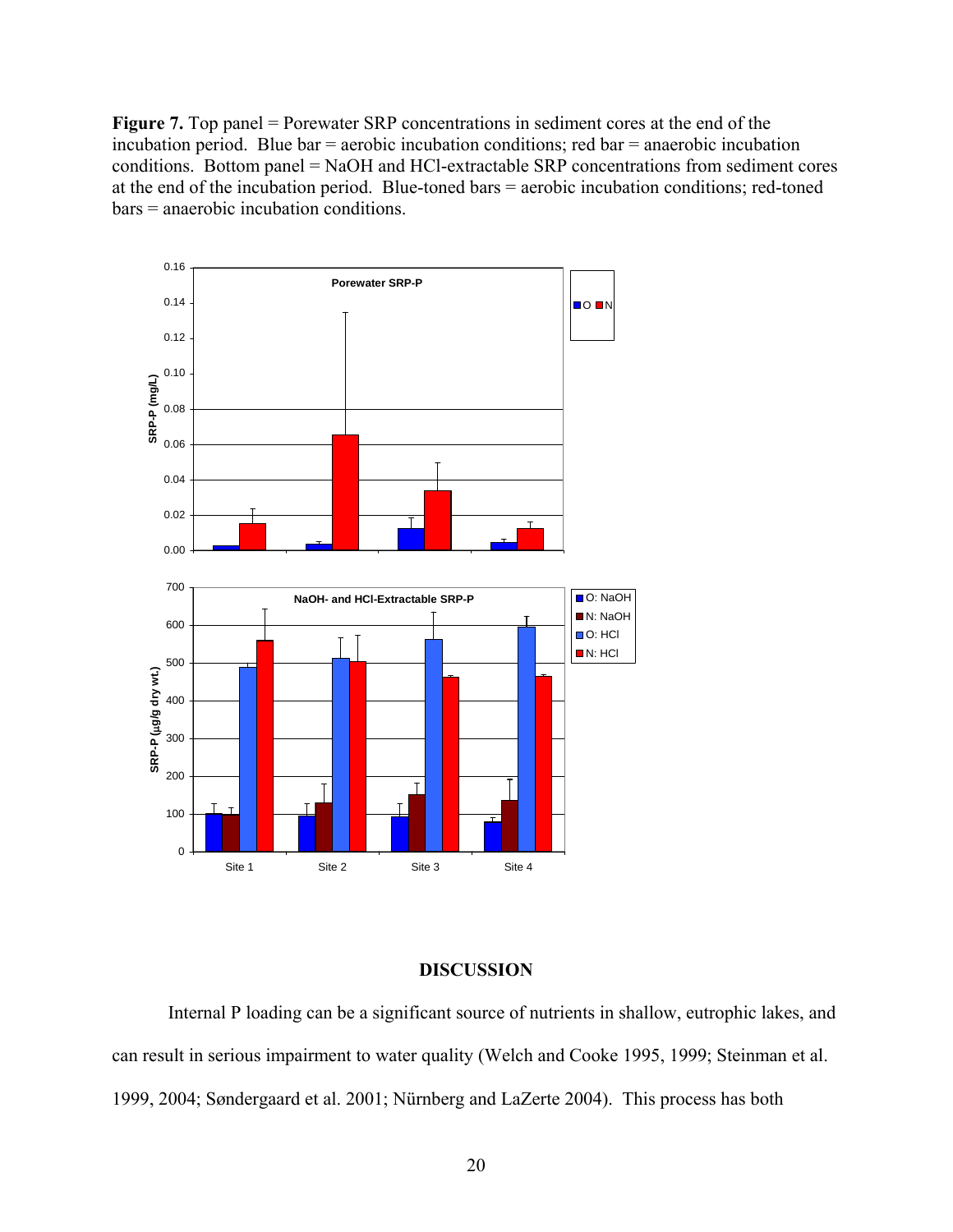ecological and societal implications. Even when external loading rates are relatively low, high diffusive flux rates can help trigger or sustain algal blooms. Costly attempts to reduce external loading (via best management practices) may not have the desired results in improving water quality if internal loading is not addressed.

 Prior studies have shown that alum treatments usually have short-term benefits (Cooke et al. 1993, Welch and Schrieve 1994, Welch and Cooke 1999), but the question of long-term effectiveness is less clear. Effectiveness of alum treatments generally has ranged from ~4 to 20 years, and is dependent on many factors, including: 1) the morphometry of the lake, which influences the likelihood that the alum will be resuspended by wind-wave action and/or shift to no longer cover the sediments uniformly (Welch and Cooke 1995, 1999); 2) the amount of alum added to the sediment, to ensure there is sufficient aluminum to bind the P, but not more than necessary because of financial or environmental concerns (Rydin and Welch 1999; Lewandowski et al. 2003); 3) activity from bottom-dwelling animals (i.e., bioturbation) in the sediments, which can redistribute and bury the alum, reducing its efficacy, and enhance P flux from the sediments due to particle mixing and alteration of the redox conditions (Van Rees et al. 1996, Matisoff and Wang 1998); 4) the presence of macrophytes, which can intercept the alum floc and prevent a uniform cover forming over the sediment, and also release P from tissue during senescence (Welch and Schrieve 1994, Welch and Cooke 1999); 5) water column pH, as circumneutral waters (pH 6-8) are optimal for creating an alum floc (Rydin and Welch 1998, Lewandowski et al. 2003); 6) the rate of sedimentation in the water column because new organic matter that settles over the alum can reduce its ability to bind P (Lewandowski et al. 2003); 7) shallow areas not treated by alum and areas where frequent mixing occurs, which have been reported as significant contributors to internal loading (Søndergaard et al. 1999, Nixdorf and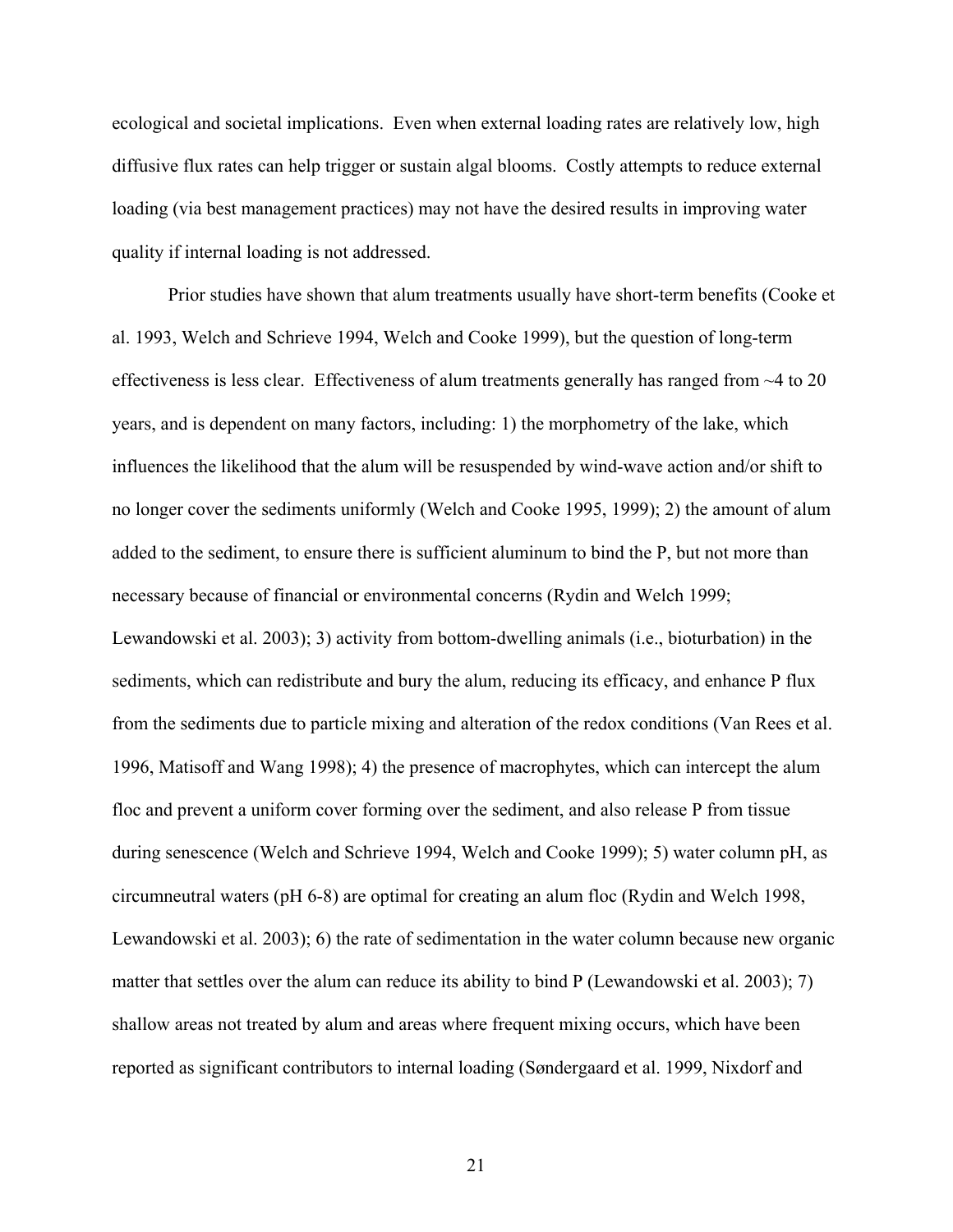Deneke 1995); and 8) the degree to which external loads have been reduced following the alum treatment, as continued inputs of high phosphorus will fuel the production of new biomass, which becomes the basis for future internal loads to the system (Carpenter 2005).

 The phosphorus data from our snapshots samples in Spring Lake showed significant declines in 2006 compared to 2003, which was presumably related to the alum treatment (see below). However, the light and chlorophyll data did not reveal a marked improvement in water quality between 2003 and 2006. The substantial algal biomass in the 2006 Spring Lake samples suggests that 1) even though TP was reduced, there is still sufficient phosphorus in the water column (20-50 µg/L) to stimulate algal growth; and 2) external loading may still be inputting sufficient phosphorus to offset, at least to some degree, the benefits of the alum treatment. Nonpoint sources of phosphorus, such as tributaries, storm drain runoff, septic systems, waterfowl, fertilizer application, and atmospheric deposition are likely still contributing significant amounts of phosphorus to Spring Lake. Lauber (1999) identified tributary inflow, septage, and lawn fertilizer as the three major sources of external loading to Spring Lake.

 Benthic invertebrate community composition is an effective metric for assessing environmental conditions in streams (Barbour et al. 1999) and lakes (Canfield et al. 1996). Although genus- and species-level information is preferable for bioassessment work, familylevel information has value (cf. King and Richardson 2002). In general, oligochaetes tend to be more tolerant of nutrient-enriched conditions, especially compared to chironomids, which are more sensitive to nutrient enrichment (cf. Wiederholm 1980), although this generality is dependent on the specific taxa comprising each family. In Spring Lake, the invertebrate data showed a general pattern of an increase in mean density of Chironomidae, and a decline in the mean densities of Chaoboridae and Oligochaeta between 2004 and 2006. These data are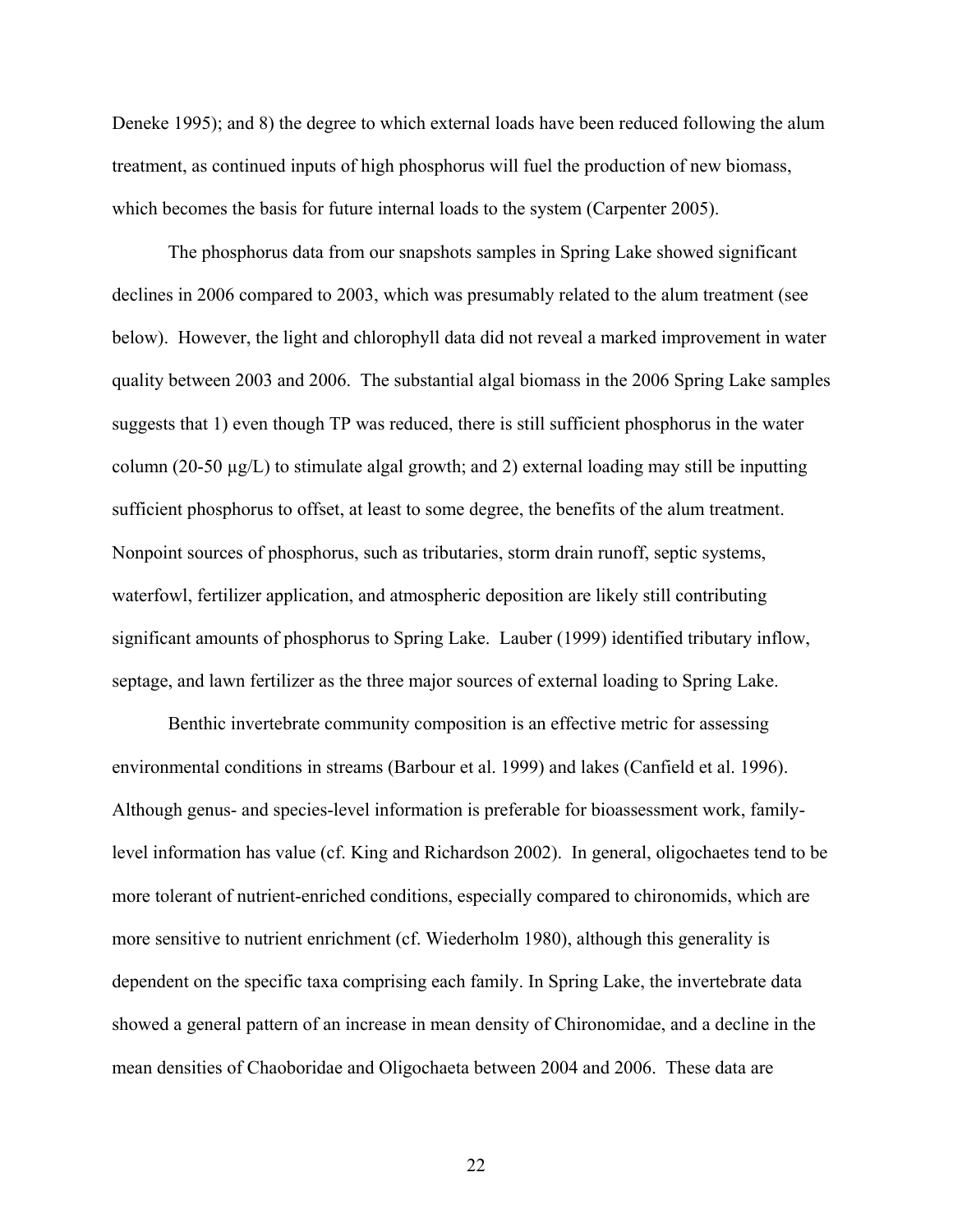consistent with the other data suggesting that the alum treatment improved environmental conditions, at least with respect to nutrients. However, overall density of chironomids was still low; for example, mean chironomid density in Muskegon Lake ranged from 632 to 909 individuals/ $m^2$  (Carter et al. 2006), whereas sites 1 and 2 in Spring Lake had mean chironomid densities of 260 and 43 individuals/ $m^2$ , respectively.

 Relatively few published studies have examined the influence of alum on benthic invertebrate populations. In Newman Lake, WA, low dissolved oxygen concentrations had created an environment where chaoborids did well but both chironomids and oligochaetes did poorly. An alum application resulted in a doubling of chaoborid density, which was attributed to a change in trophic structure resulting in more food resources, but there was no affect on chironomid or oligochaete populations (Doke et al. 1995). In Morey Lake, VT, an alum addition resulted in a significant decline in invertebrate species density and richness the year after application, but recovery to pre-treatment levels occurred within two years and significant increases above pre-treatment levels were evident after ten years (Smeltzer et al. 1999).

 Our comparisons of field data between 2003/2004 and 2006 must be viewed with caution for several reasons: 1) the 2003 data were collected earlier in the summer than the 2006 data, which will directly influence parameters such as temperature, and indirectly influence other parameters such as chlorophyll *a* and dissolved oxygen; 2) as snapshots, these one-time samples (of physical and chemical conditions) may not be representative of ambient conditions, as antecedent events (e.g., storms) may have a strong, but ephemeral, influence on the data; 3) the chlorophyll data may be confounded by the use of two different datasondes in 2003 vs 2006; and 4) it may take many years of monitoring to detect significant changes in the populations of longer-lived organisms, such as benthic invertebrates (cf. Smeltzer el al. 1999).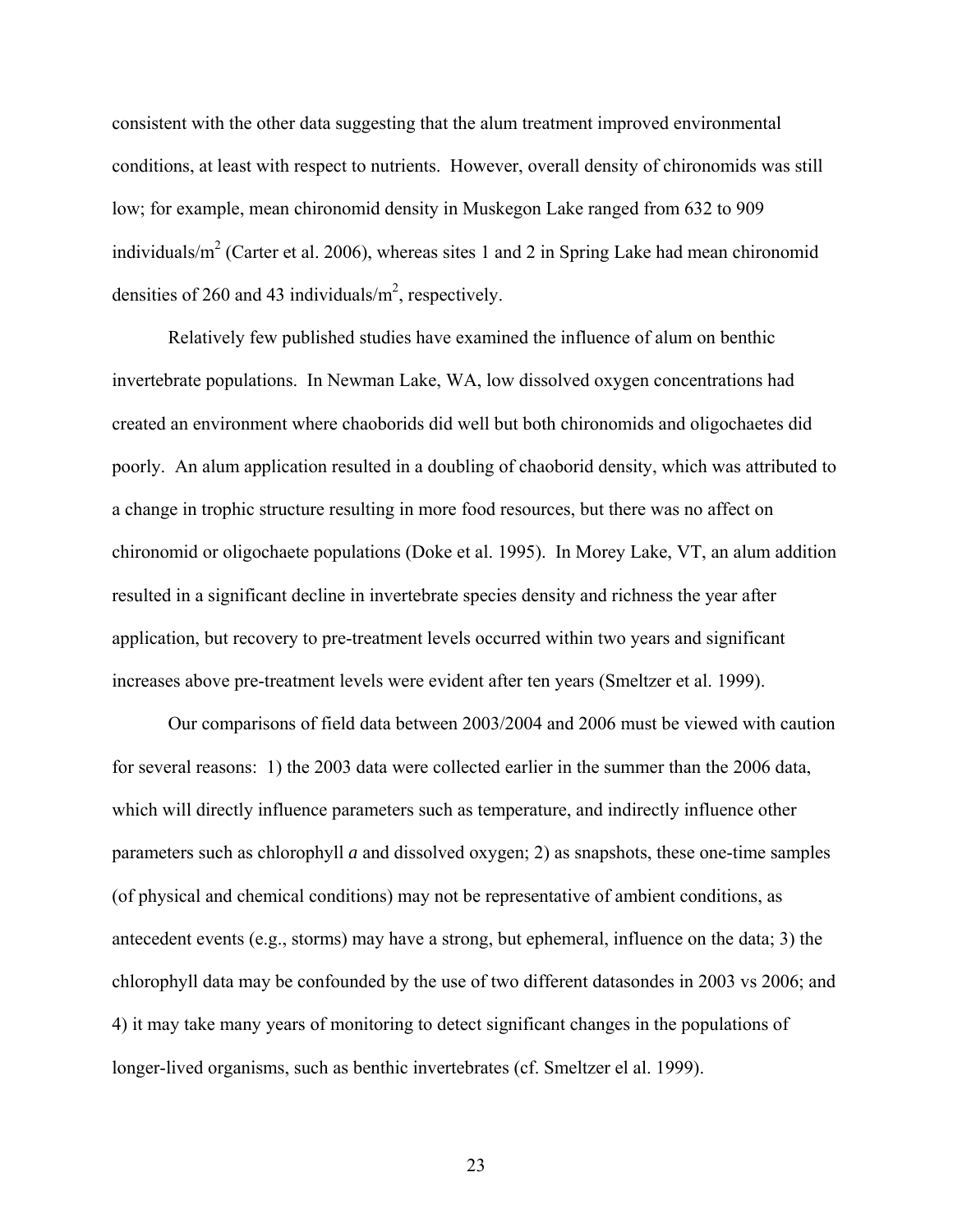The 2006 TP release rates under anaerobic conditions were substantially lower than those measured in 2003, and were in the same general range as those measured in oligotrophic systems (Nürnberg and LaZerte 2004). This provides evidence that the alum treatment effectively reduced diffusive flux of phosphorus from the sediments. Release rates under aerobic conditions remained low, and were similar to the 2003 rates, suggesting that redox-based biogeochemical reactions strongly affect phosphorus dynamics in Spring Lake.

 The differential response of the sediment fractions was instructive, although the data were counterintuitive. The NaOH-extractable SRP declined after the alum treatment. Because this fraction contains the Al- and Fe-bound phosphorus, one might expect this fraction to increase after an alum application. Increases in the NaOH-extractable P fraction after alum dosing have been observed in other lakes (Rydin and Welch 1999, Reitzel et al. 2005). However, this was not the case in Spring Lake. At the pH of Spring Lake water, alum will dissociate to give trivalent  $Al^{3+}$  ions, which hydrolyze rapidly to form soluble monomeric and polymeric species and an amorphous  $AI(OH)$ <sub>3</sub> floc. The monomeric species can precipitate soluble P as  $Al(PO_4)$ , whereas the floc can remove soluble and particulate forms of P by adsorption or physical entrapment (Bottero et al. 1980, Galarneau and Gehr 1997, Omoike and Valoon 1999). One possible explanation for our results is that the P that was loosely bound to the alum floc may have become exchanged with soluble calcium, thereby accounting for the increase in the HCl-extractable SRP.

 As noted in previous studies (Steinman et al. 2004, 2006a), our analyses make several assumptions that need to be caveated. It was assumed that release rates from sediments in the core tubes were representative of sediments and conditions in Spring Lake. Our sampling strategy was designed to cover as much of the geographic range in Spring Lake as possible,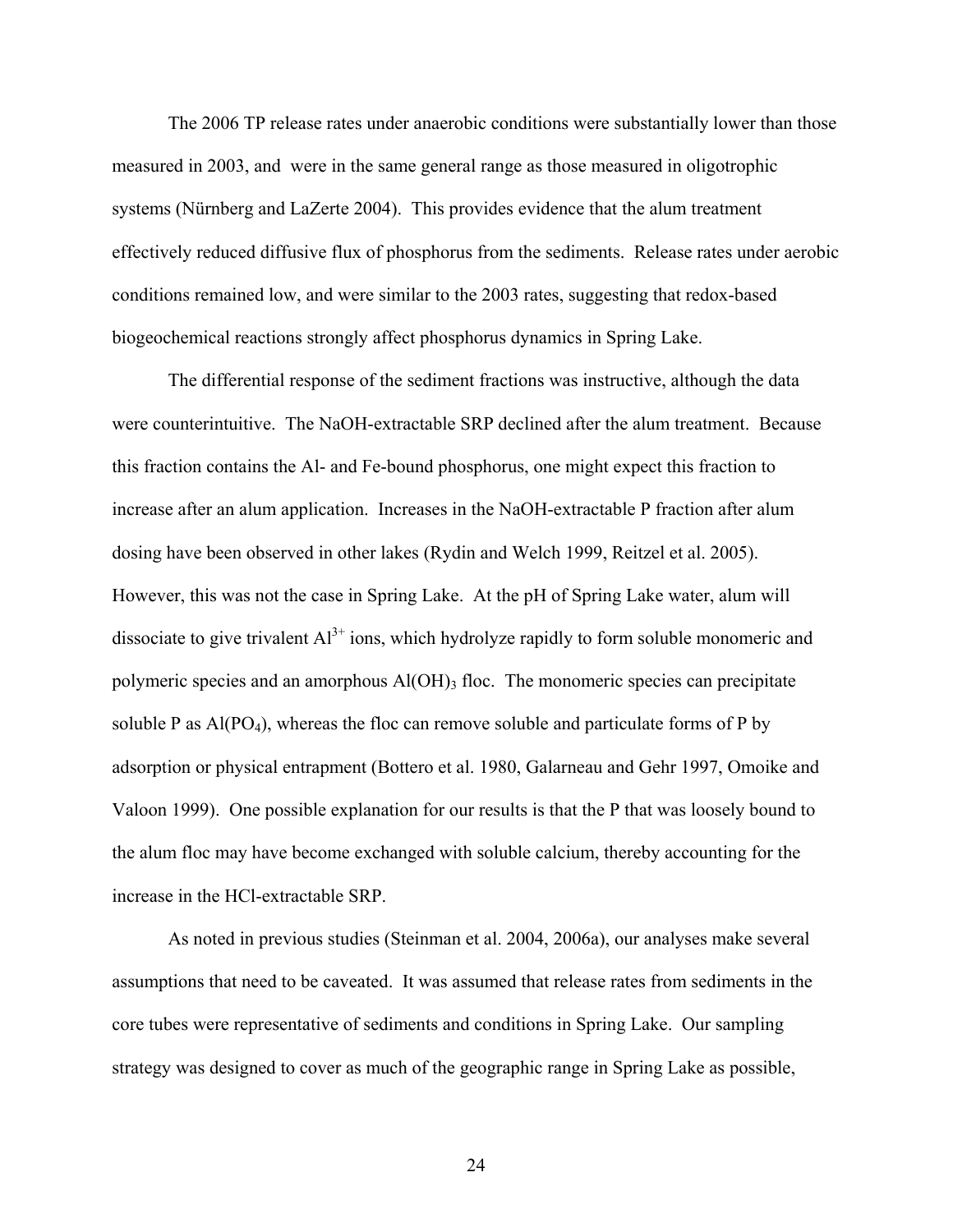given the study's constraints. However, there is likely considerable sediment variation throughout the lake; sampling only one site per region of the lake does not allow us to estimate the importance of this variation.

 The second assumption was that the incubation conditions were representative of natural conditions. Although the laboratory conditions mimicked the ambient temperature and light regime as closely as feasible, the hydrodynamics in the core tubes clearly were different than in nature. It is likely that the laboratory set-up for the anaerobic water column represented an optimal situation for release of P (constant anaerobic conditions) compared to natural conditions. Hence, our estimates of internal loading are likely higher than what is occurring in nature.

 These caveats apply equally to all the analyses we have conducted in Spring Lake, so the relative comparisons across years remain valid. Our data indicate that the Spring Lake alum treatment has resulted in reduced phosphorus concentrations, marginal reductions in invertebrate populations, and reduced rates of internal loading. However, chlorophyll *a* levels have not declined, based on our snapshot samples. It is important to determine the species composition of the phytoplankton (which was not part of this study)—the relatively high chlorophyll levels may be ecologically or socially acceptable if the species are not potentially harmful.

 Nonetheless, reducing the lake chlorophyll concentration is an understandable goal, and these data suggest that phosphorus continues to be a problem in Spring Lake. Hence, new approaches will be needed to reduce the external phosphorus loads entering this system. As noted by Steinman et al. (2006a), alum application is a short-term solution to the longer-term problem of internal P loading. Welch and Cooke (1999) concluded that a reasonable expectation of longevity of benefits from alum treatments is 10-15 years. However, impacts associated with nonpoint sources of P in impaired lakes can last for hundreds or thousands of years (Carpenter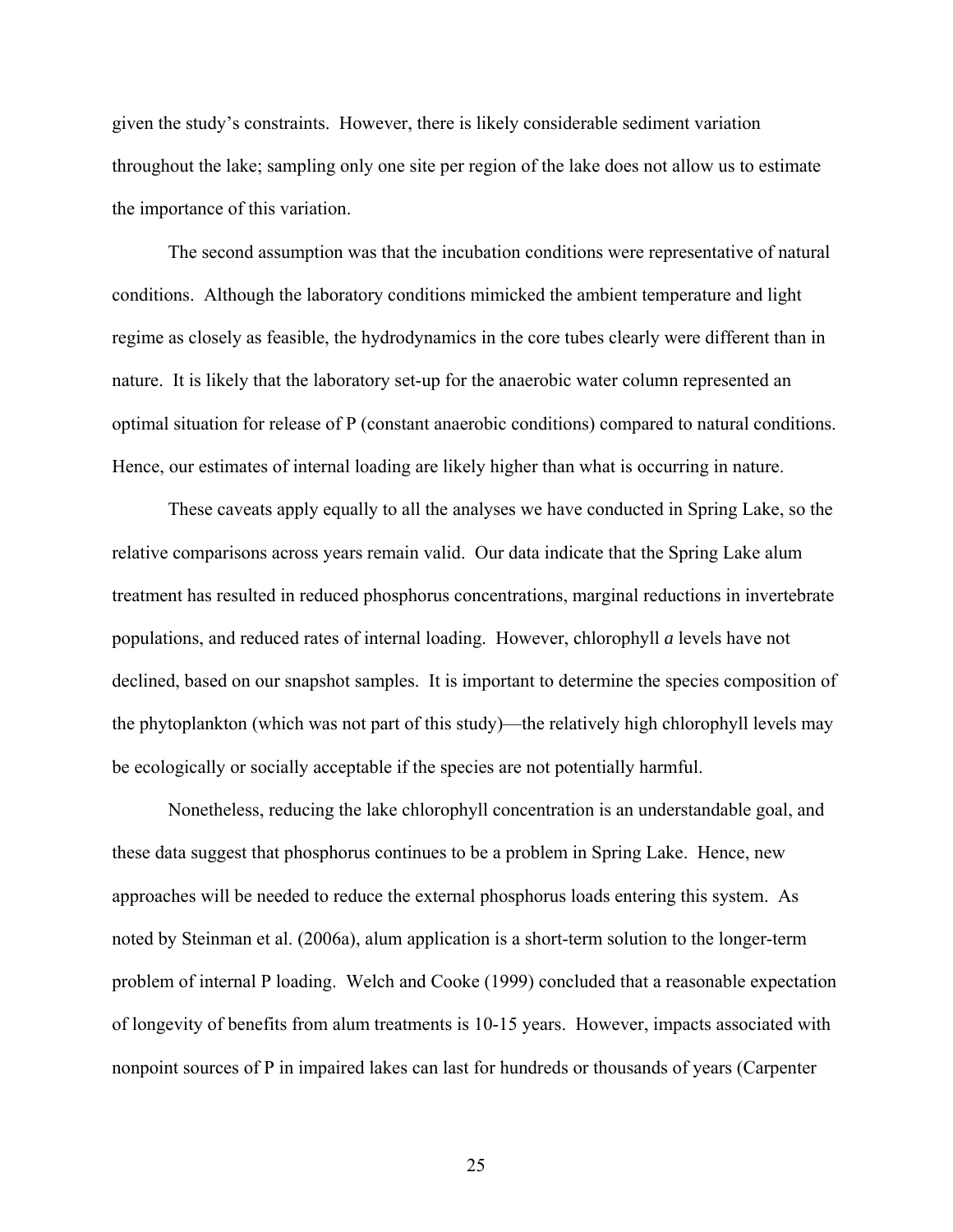2005). Hence, it is critical that we address the underlying reasons for impaired water quality. External load reduction must complement any chemical addition (Hansson et al. 1998) regardless of the long-term effectiveness of alum treatment. Reducing stormwater discharge, conversion of septic systems to sewers, use of low- or no-P fertilizer, and implementation of other best management practices should be emphasized and implemented wherever possible in the Spring Lake watershed (Walsh et al. 2005, Steinman et al. 2006b).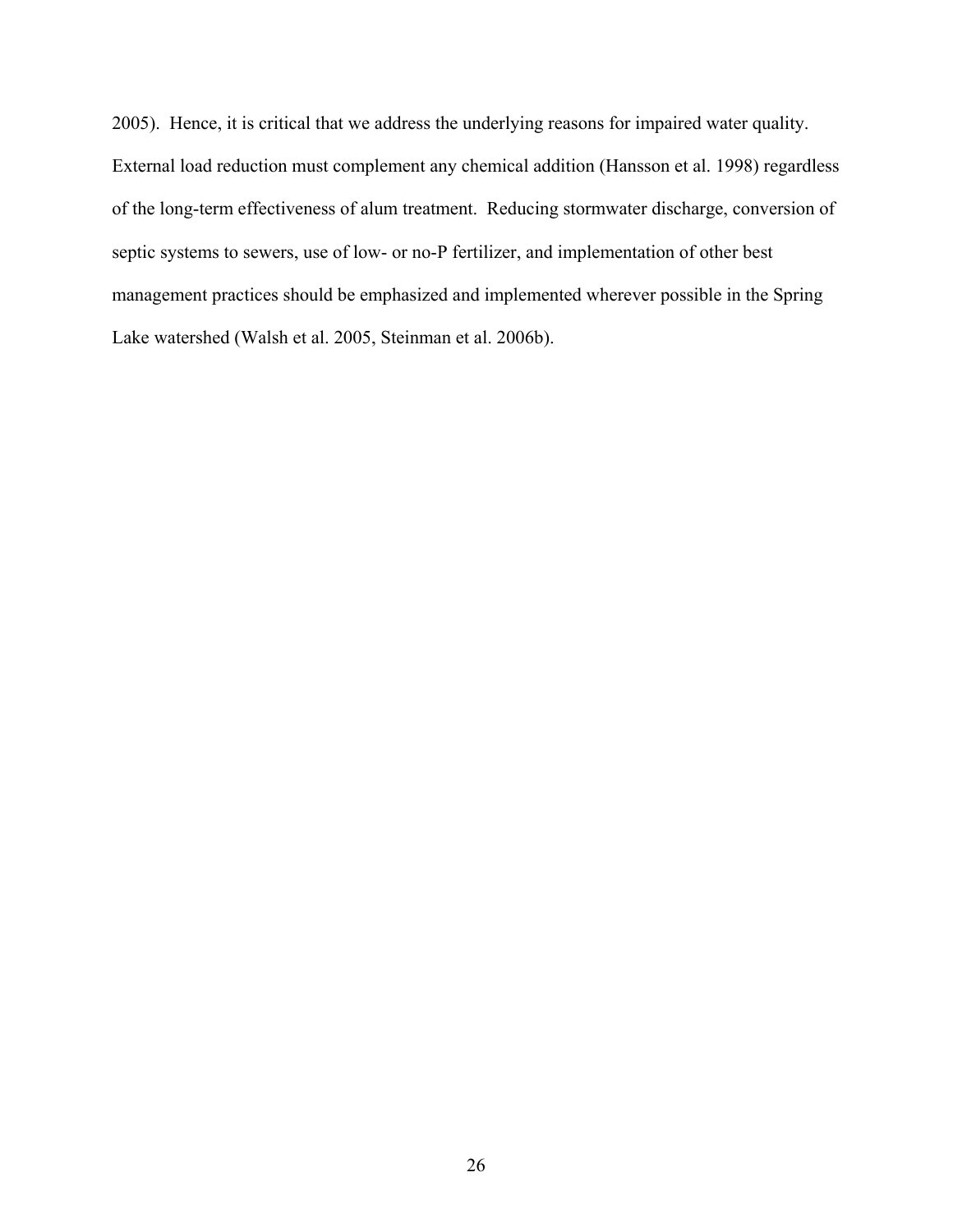### **ACKNOWLEDGEMENTS**

We are grateful to Scott Kendall, Jennifer Cymbola, and Kelly Wessell for their help with field and/or laboratory sampling, Gail Smythe for assistance with laboratory analysis, and Rick Rediske for assistance with data analysis and reporting. We are grateful to Tony Groves and Pam Tyning for their collaborative spirit and to the Spring Lake – Lake Board for funding.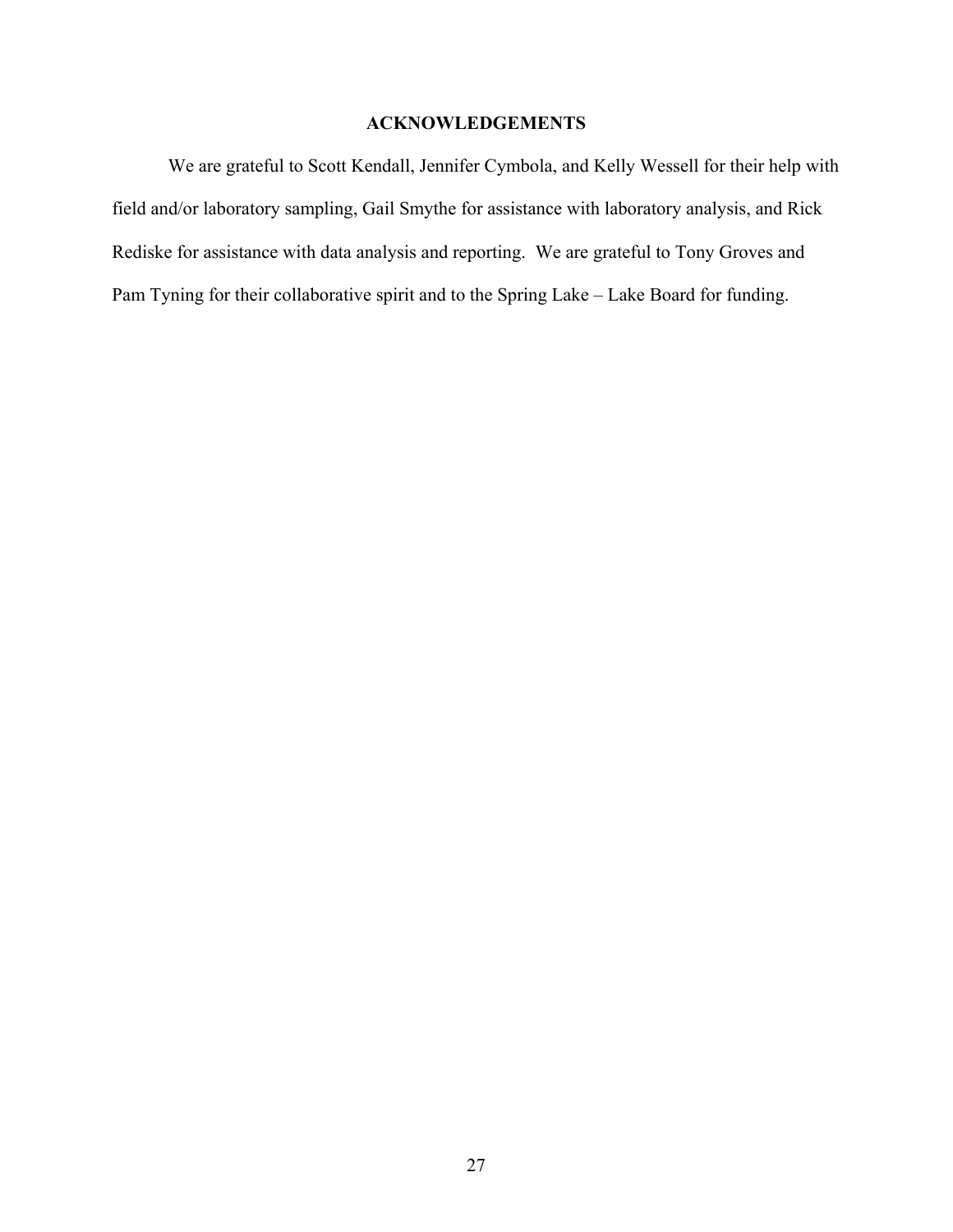#### **REFERENCES**

- Barbour, M. T., J. Gerritsen, B. D. Snyder, and J. B. Stribling. 1999. Rapid bioassessment protocols for use in wadeable streams and rivers: periphyton, benthic invertebrates, and fish. 2<sup>nd</sup> edition. EPA 841-B-99-002. Office of Water, U.S. EPA, Washington, D.C.
- Björk, S. 1985. Lake restoration techniques. p. 293-301. *In* Lake pollution and recovery. Internat. Congress European Water Poll. Cont. Assn., Rome, Italy.
- Bottero, J. Y., J. M. Case, F. Fiessinger, and J. E. Poivier. 1980. Studies of hydrolyzed aluminum chloride solutions: I. Nature of aluminum species and composition of aqueous solutions. Journal of Physical Chemistry 84:2933–2939.
- Canfield, F.J. Dwyer, J.F. Fairchild, P.S. Haverland, C.G. Ingersoll, N.E. Kemble, D.R. Mount, T.W. La Point, G.A. Burton, and M.C. Swift. 1996. Assessing contamination in Great Lakes sediments using benthic invertebrate communities and the sediment quality triad approach. J. Great Lakes Res*.* 22:565-583.
- Carpenter, S. R. 2005. Eutrophication of aquatic ecosystems: bistability and soil phosphorus. Proceedings of the National Academy of Sciences 102:10,002–10,005.
- Carter, G.S., T.F. Nalepa, and R.R. Rediske. 2006. Status and trends of benthic populations in a coastal drowned river mouth lake of Lake Michigan. J. Great Lakes Res. 32: 578-595.
- Cooke, G.D., E.B. Welch, S.A. Peterson, and P.R. Newroth. 1993. Restoration and management of lakes and reservoirs. Lewis Publ., Boca Raton, FL.
- Doke, J.L., W.H. Funk, S.T.J. Juul, and B.C. Moore. 1995. Habitat availability and benthic invertebrate population changes following alum and hypolimnetic oxygenation in Newman Lake, Washington. J. Freshwat. Ecol. 10: 87-102.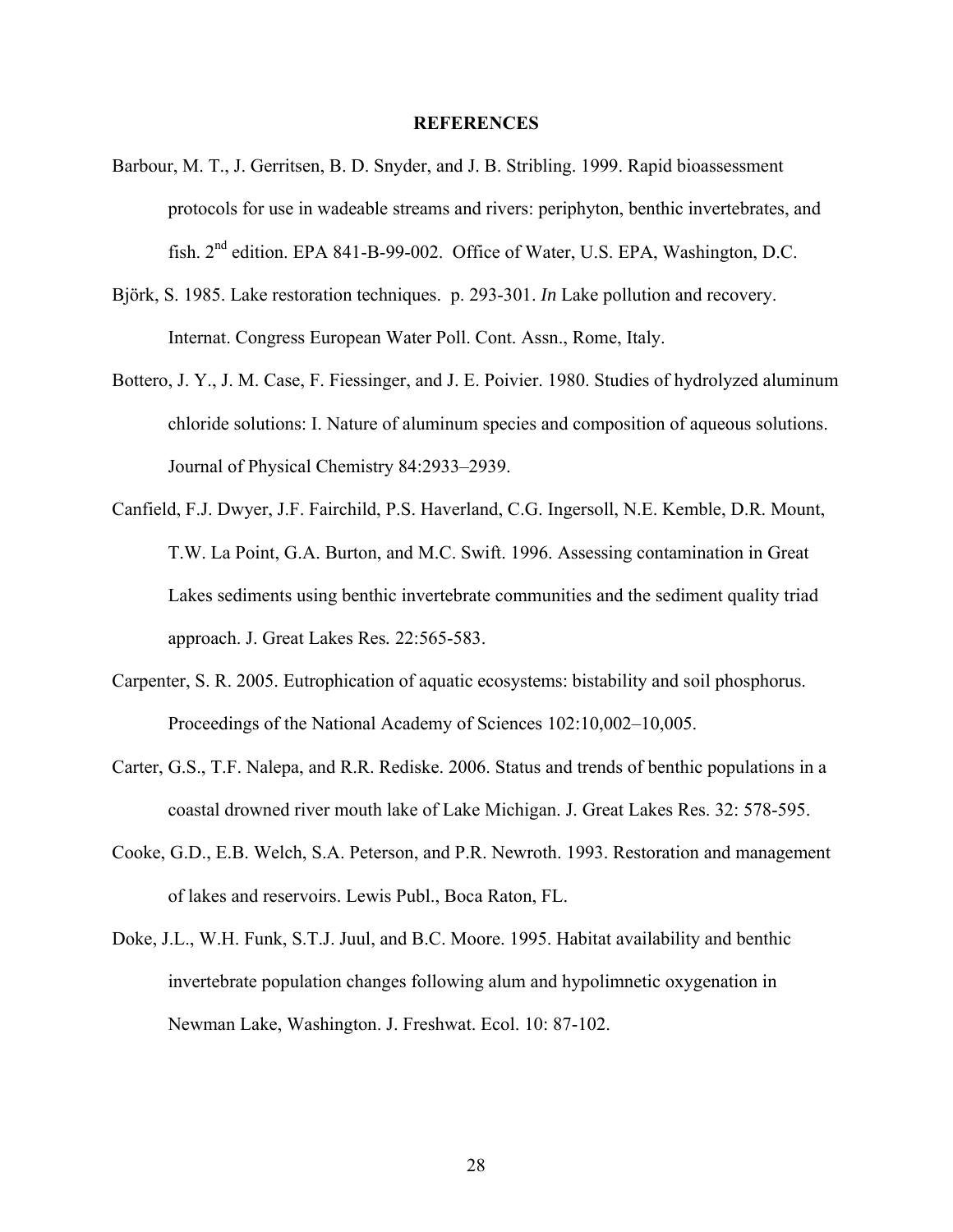- Fisher, M.M., M. Brenner, and K.R. Reddy. 1992. A simple, inexpensive piston corer for collecting undisturbed sediment/water interface profiles. J. Paleolimnol. 7:157-161.
- Galarneau, E., and R. Gehr. 1997. Phosphorus removal from wastewaters: experimental and theoretical support for alternative mechanisms. Water Res. 31:328–338.

Graneli, W. 1999. Internal phosphorus loading in Lake Ringsjon. Hydrobiologia 404: 19-26.

- Hansson, L.-A., H. Annadotter, E. Bergman, S. F. Hamrin, E. Jeppesen, T. Kairesalo, E. Luokkanen, P-Å. Nilsson, M. Søndergaard, and J. Strand. 1998. Biomanipulation as an application of food chain theory: constraints, synthesis and recommendations for temperate lakes. Ecosystems 1:558–574.
- Kennedy, R. H., and D. G. Cooke. 1982. Control of lake phosphorus with aluminum sulfate. Dose determination and application techniques. Water Resources Bulletin 18:389–395.
- King, R.S., and C.J. Richardson. 2002. Evaluating subsampling approaches and macroinvertebrate taxonomic resolution for wetland bioassessment. J. N. Am. Benthol. Soc. 21: 150–171.
- Lauber, T.E.L. 1999. Can the Big Bayou be saved? Water quality assessment and management recommendations for Spring Lake Watershed, Ottawa and Muskegon Counties, Michigan. MSc Thesis. Michigan State University, East Lansing, MI.
- Lewandowski, J., I. Schauser, and M. Hupfer. 2003. Long term effects of phosphorus precipitations with alum in hypereutrophic Lake Susser (Germany). Water Res. 37: 3194-3204.
- Matisoff, G., and X. Wang. 1998. Solute transport in sediments by freshwater infaunal bioirrigators. Limnol. Oceanogr. 43: 1487-1499.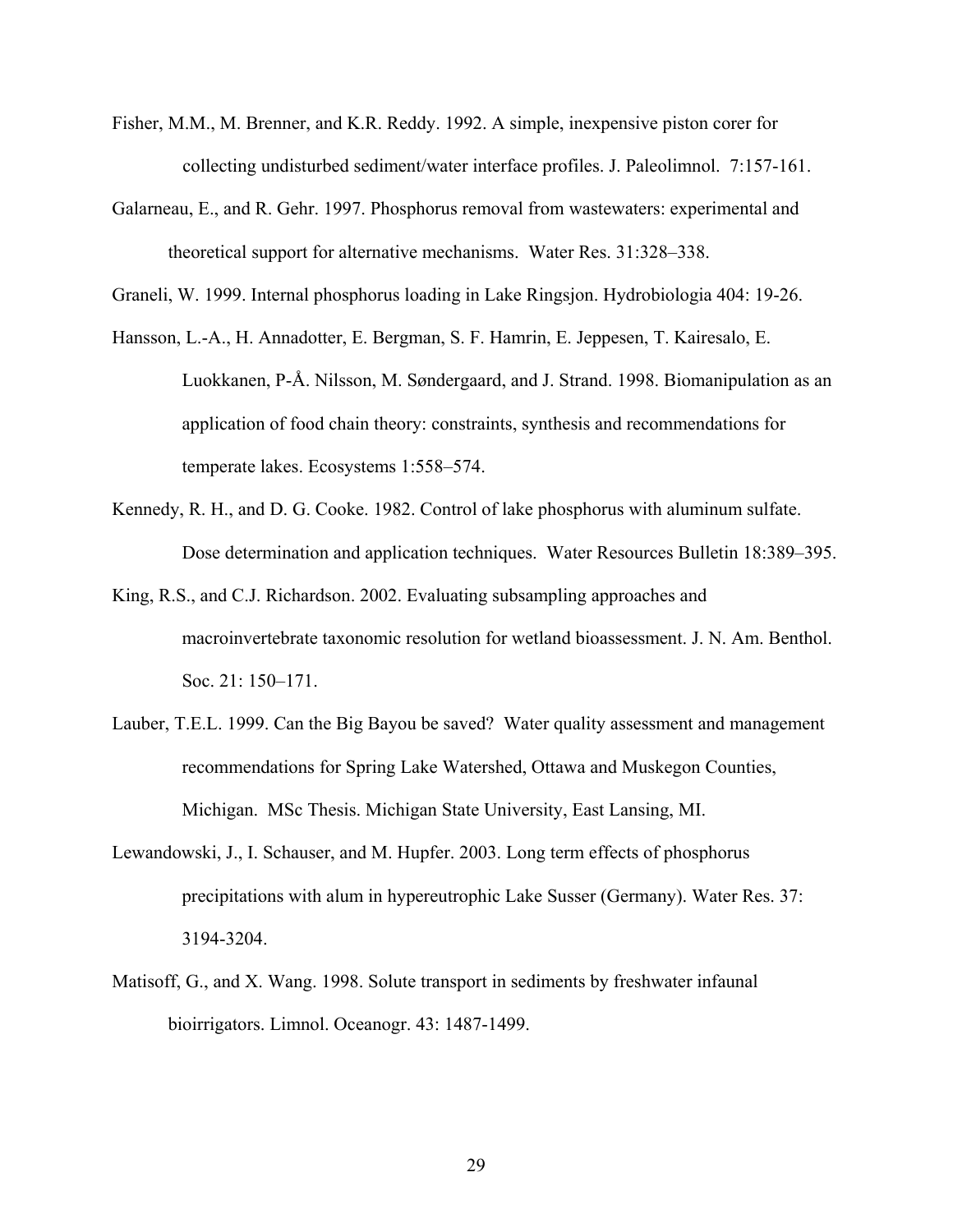- Moore, P.A., K.R. Reddy, and M.M. Fisher. 1998. Phosphorus flux between sediment and overlying water in Lake Okeechobee, Florida: spatial and temporal variations. J. Environ. Qual. 27: 1428-1439.
- Moore, P.A., and K. R. Reddy. 1994. Role of Eh and pH on phosphorus geochemistry in sediments of Lake Okeechobee, Florida. J. Environ. Qual. 23: 955-964.
- Nixdorf, B., and R. Deneke. 1995. Why 'very shallow' lakes are more successful opposing reduced nutrient loads. Hydrobiologia 342/343: 269-284.
- Nürnberg, G.K., and B.D. LaZerte. 2004. Modeling the effect of development on internal phosphorus load in nutrient-poor lakes. Water Resour. Res. 40:W01105, doi:10.1029/2003WR002410.
- Omoike, A. I., and G. W. Valoon. 1999. Removal of phosphorus and organic matter by alum during wastewater treatment. Water Res. 33:3617–3627.
- Reitzel, K., J. Hansen, F.O. Andersen, K.S. Hansen, and H.S. Hansen. 2005. Lake restoration by dosing aluminum relative to mobile phosphorus in the sediment. Env. Sci. Tech. 39: 4134-4140.
- Rydin, E. and E.B. Welch. 1999. Dosing alum to Wisconsin Lake sediments based on possible formation of aluminum bound phosphate. Lake Reserv. Manage. 15: 324-331.
- Sas, H. 1989. Lake restoration by reduction of nutrient loading: expectations, experiences and extrapolation. Academia-Verlag, Richarz, St. Augustine, Germany.
- Selig, U. 2003. Particle size-related phosphate binding and P-release at the sediment-water interface in a shallow German lake. Hydrobiologia 492: 107-118.
- Smeltzer, E., R.A. Kirn, and S. Fiske. 1999. Long-term water quality and biological effects of alum treatment of Lake Morey, Vermont. Lake Reserv. Manage. 15: 173-184.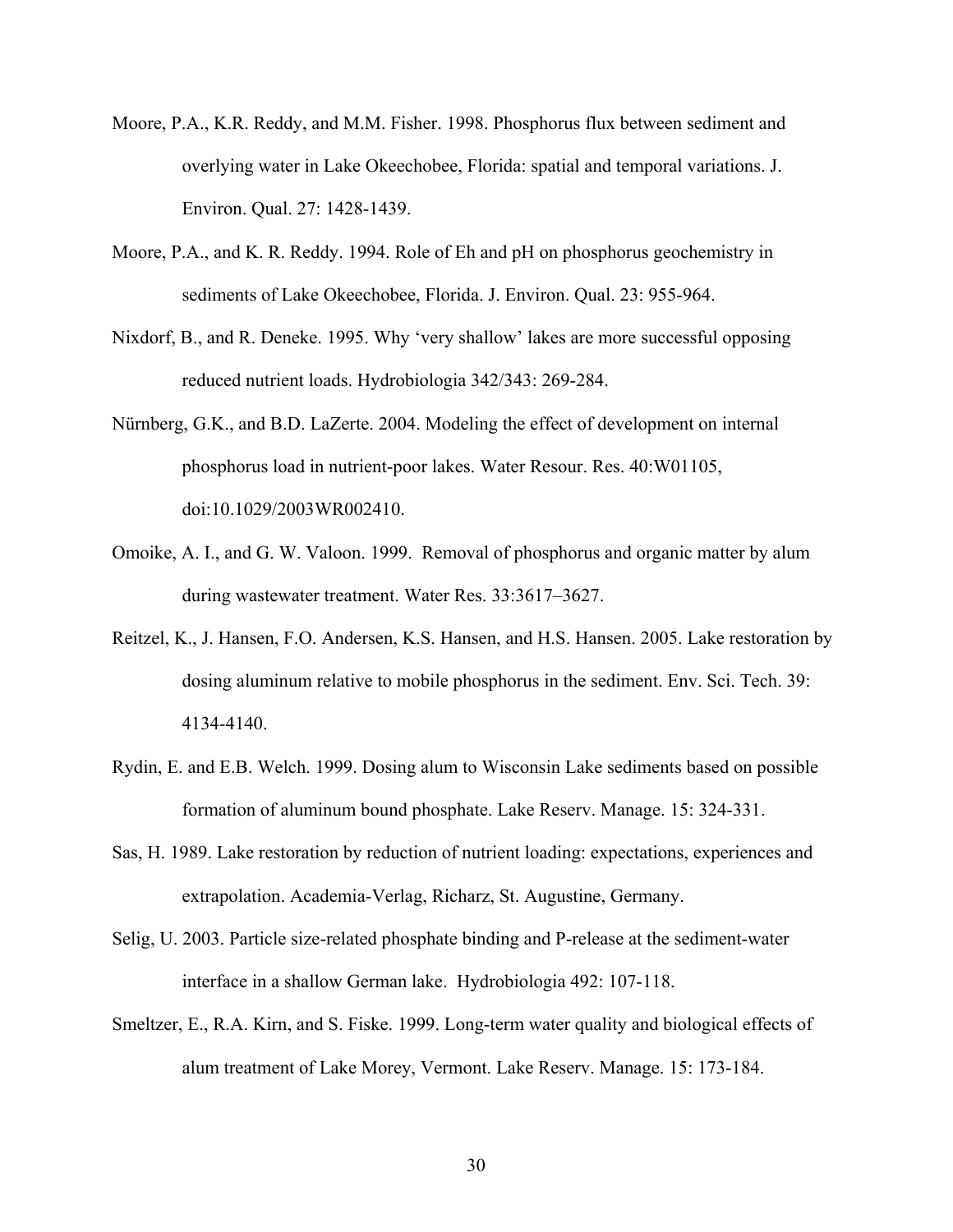- Søndergaard, M., J.P. Jensen, and E. Jeppesen. 1999. Internal phosphorus loading in shallow Danish lakes. Hydrobiologia 408/409: 145-152.
- Søndergaard, M., J.P. Jensen, and E. Jeppesen. 2001. Retention and internal loading of phosphorus in shallow, eutrophic lakes. TheScientificWorld 1: 427–442.
- Steinman, A.D., K.E., Havens, N.G. Aumen, R.T. James, K.-R. Jin, J. Zhang, and B. Rosen. 1999. Phosphorus in Lake Okeechobee: sources, sinks, and strategies. p. 527-544. *In* K.R. Reddy, G.A. O'Connor, and C.L. Schelske (ed.) Phosphorus Biogeochemistry of Subtropical Ecosystems: Florida as a case example. CRC/Lewis Publ., New York.
- Steinman, A.D., R. Rediske, and K.R. Reddy. 2004. The reduction of internal phosphorus loading using alum in Spring Lake, Michigan. J. Environ. Qual. 33: 2040-2048.
- Steinman, A.D., L. Nemeth, E. Nemeth, and R. Rediske. 2006a. Factors influencing internal P loading in a western Michigan, drowned river-mouth lake. J. No. Am. Benthol. Soc. 25: 304-312.
- Steinman, A.D., R. Rediske, X. Chu, R. Denning, L. Nemeth, D. Uzarski, B. Biddanda, and M. Luttenton. 2006b. An environmental assessment of an impacted, urbanized watershed: the Mona Lake Watershed, Michigan. Archiv für Hydrobiologie 166: 117-144.
- Stumm, W., and J.J. Morgan. 1996. Aquatic Chemistry (3rd edn.). John Wiley & Sons, Inc., New York.
- U.S. EPA. (United States Environmental Protection Agency). 1983. Methods for Chemical Analysis of Water and Wastes. Washington, D.C., USA.
- Van Rees, K.C.J., K.R. Reddy, and P.S.C. Rao. 1996. Influence of benthic organisms on solute transport in lake sediments. Hydrobiologia 317: 31-40.